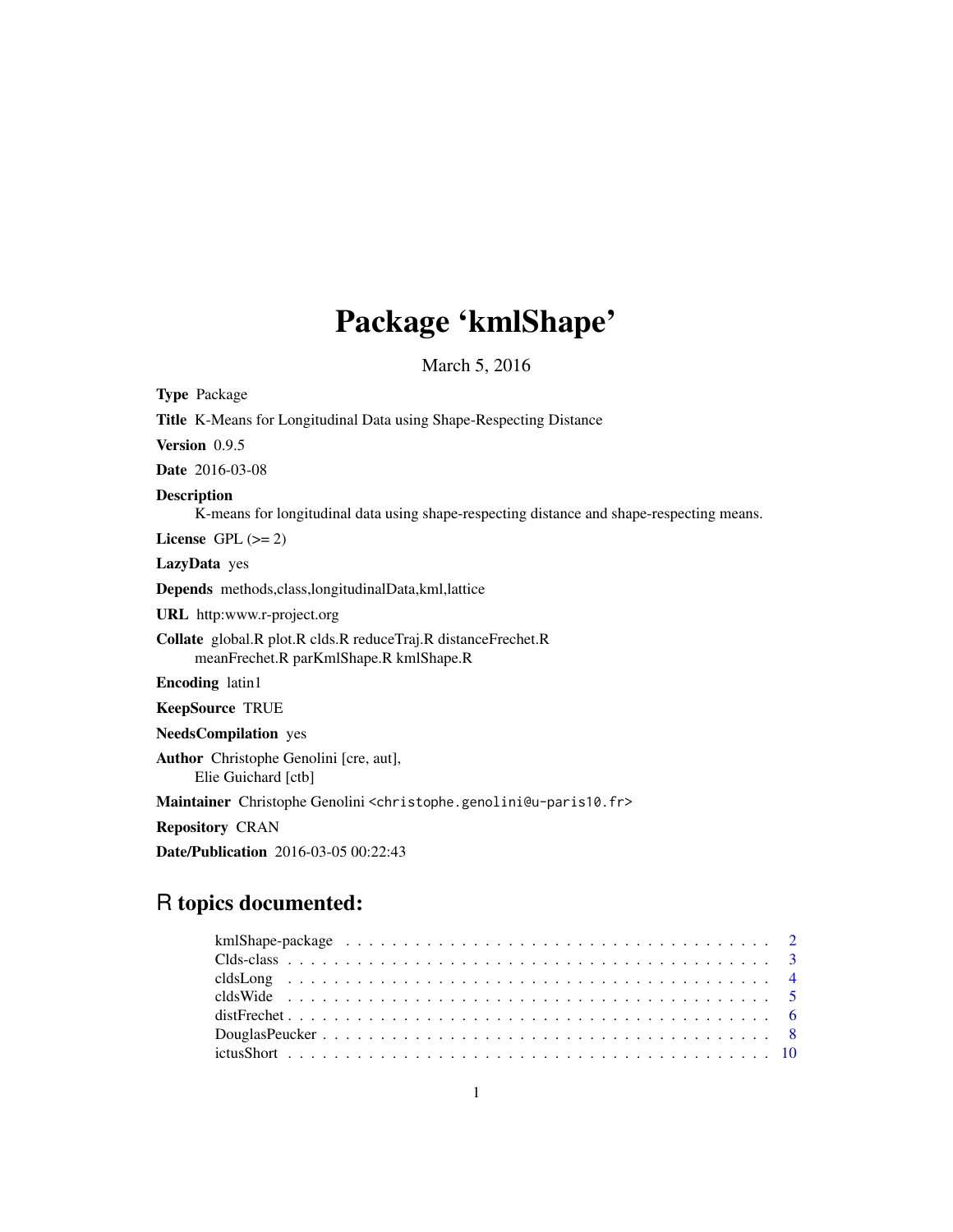### <span id="page-1-0"></span>2 kmlShape-package

| Index |  |
|-------|--|
|       |  |
|       |  |
|       |  |
|       |  |
|       |  |
|       |  |
|       |  |
|       |  |
|       |  |
|       |  |
|       |  |
|       |  |
|       |  |

### kmlShape-package *~ Package: kmlShape ~*

### Description

KmlShape is a package design to cluster longitudinal data according to their shape.

### Details

| Package: | KmlShape   |
|----------|------------|
| Type:    | Package    |
| Version: | 0.9.5      |
| Date:    | 2016-03-04 |
| License: | GPI. > 2.0 |

kmlShape cluster longitudinal data according to their shape: instead of merging individual whose trajectories are closed in term of euclidienne distance, it groups the individual that are closed according Frechet's distance.

Since k-means using Frechet has a complexity in  $O(n^2t^2)$ , KmlShape also provide some function to reduce the size of the data without changing the result:

- [reduceNbId](#page-23-1) reduce the number of individual, by merging them using a classical k-means on many centers.
- [reduceNbTimes](#page-24-1) reduce the number of measurement, by (optionaly) smoothing the curve then by applying the Douglas-Peuker algorithms.

### Author(s)

Christophe Genolini <christophe.genolini@u-paris10.fr>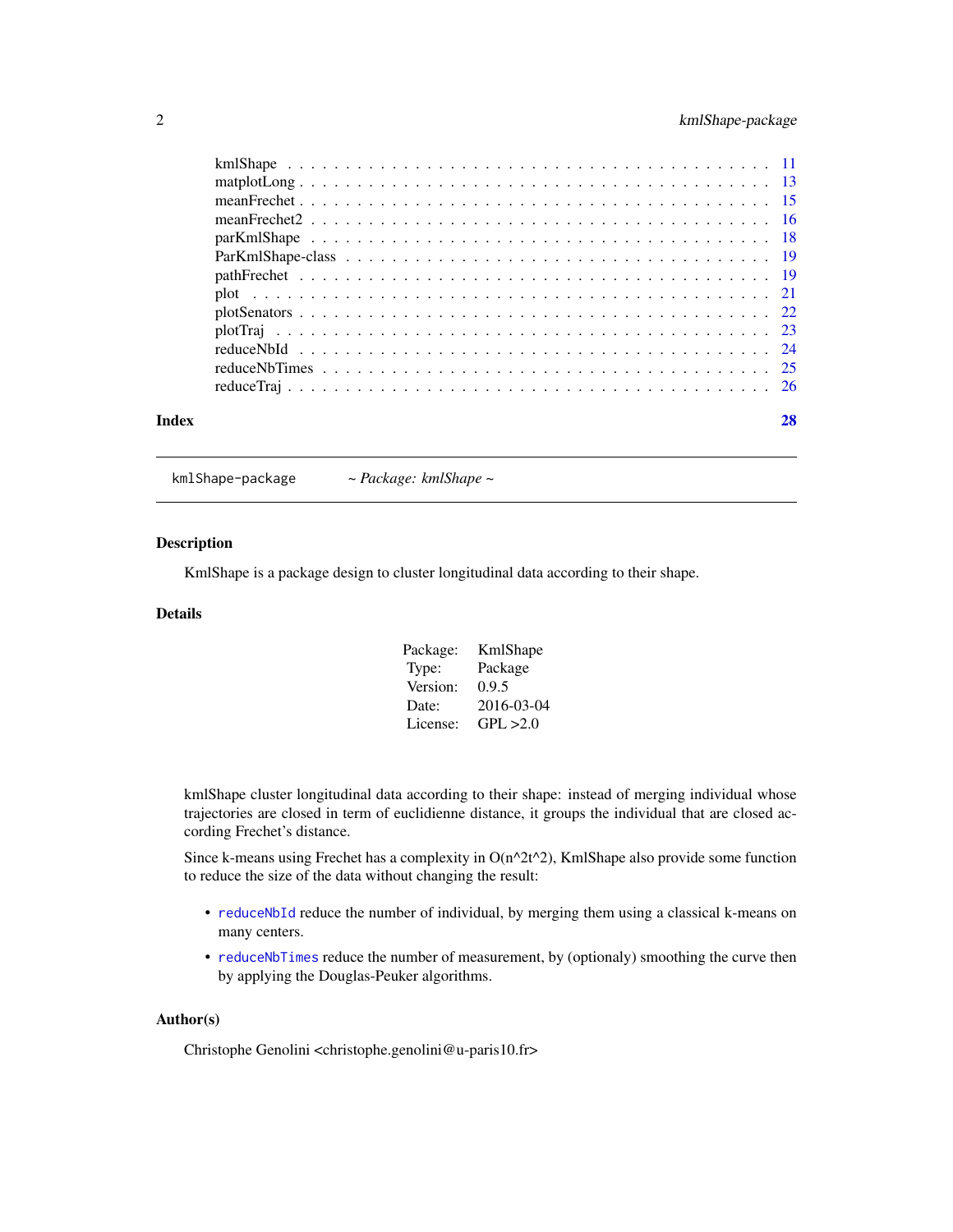#### <span id="page-2-0"></span>Clds-class 3

#### Examples

```
#########
### Real example, on ictus data
### Preparing the data
set.seed(1)
data(ictusShort)
myClds <- cldsWide(ictusShort)
### Reducing the data size
reduceTraj(myClds,nbSenators=64,nbTimes=5)
### Clustering using shape
kmlShape(myClds,4)
plotMeans(myClds)
```
<span id="page-2-1"></span>Clds-class *~ Class* "Clds" *~*

#### **Description**

Clds (or ClusterLongDataShape) is a class used to prepared the trajectories that will be cluster by the function [kmlShape](#page-10-1) and to store the result of the clustering. According to the data simplification that the user may perform, it may containt the trajectories in wide format, in long format, the simplified trajectories (called 'senators'), the partition found and the mean's trajectories of the cluster find by kmlShape.

#### Objects from the Class

Objects can be created by calls of the form new("Clds", ...) or using the constructor [cldsWide](#page-4-1) and [cldsLong](#page-3-1).

#### **Slots**

- steps: [vector(logical)] summarizes what data are available and the transformation that the data had already undergone. The first value is TRUE if the data has been generated from a data.frame in a wide format. The second is TRUE if the data are available in wide format. The third is TRUE if the data in long format are available. The fourth is TRUE if the function [reduceNbId](#page-23-1) has been used. The fitfh is TRUE if the function [reduceNbTimes](#page-24-1) has been used. The sixth is TRUE if [kmlShape](#page-10-1) has been used.
- id: [vector(factor)] Unique identifier, one for each trajectories.

nbId: [integer] Number of trajectories.

nbCol: [integer] Number of times measurement (if the trajectories are in wide format).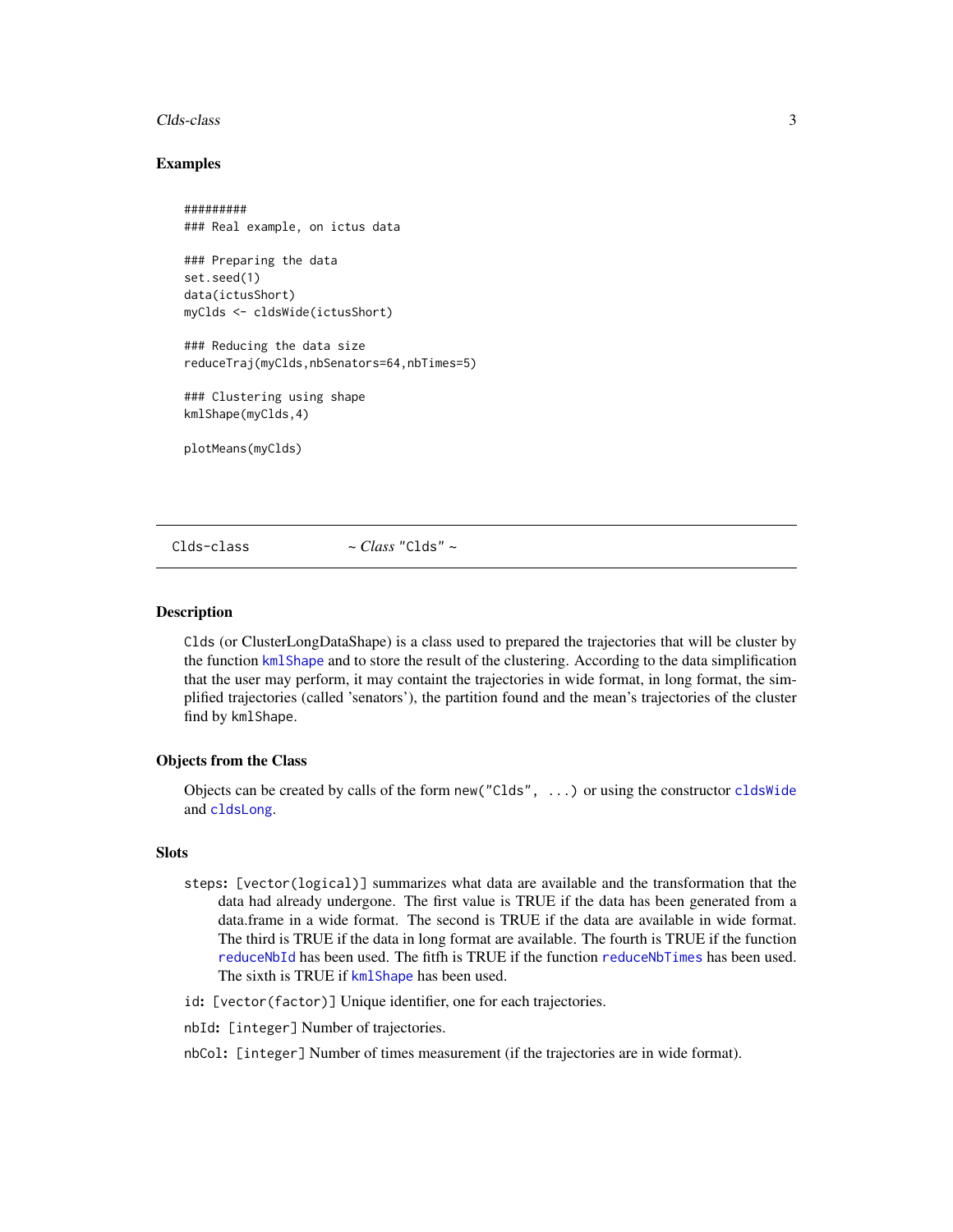- <span id="page-3-0"></span>trajWide: [matrix] Trajectories in wide format. Each line is an individual, each column is a specific time.
- times: [vector(numeric)] Times at which measures are made.
- trajLong: [data.frame] Trajectories in long format. The first column hold the identifiers ; in the second are the times ; the third coutain the values.
- senators: [data.frame] The 'senatorsMeans' are the trajectories get by reducing the number of individual (using [reduceNbId](#page-23-1)). The 'senatorShort' are the population after reduction of the number of time (using [reduceNbTimes](#page-24-1)). 'senatorsMeansShort' are the trajectories get by using both. The field 'senators' hold either the 'senatorMeans', the 'senatorShort' or the 'senatorMeansShort', according to the reduction that has been used.
- mySenator: [data.frame] In the fisrt column are all the individual indentifier. The second hold the identifier of the senators that represent the individual
- senatorsWeight: [integer] If the procedure [reduceNbId](#page-23-1) has been used, each senators is the mean of a clusters. His senatorsWeight is the number of individual that are in his clusters. If [reduceNbId](#page-23-1) has not been used (and thus, only [reduceNbTimes](#page-24-1) has been used), each senators has weight 1.
- clustersSenators: [factor] Clusters of each senators after the used of [kmlShape](#page-10-1).
- clusters: [factor] Clusters of each individual after the used of [kmlShape](#page-10-1). The clusters of an individual is the cluters of its senators.
- trajMeans: [data.frame] Means' trajectories of each clusters after the use of [kmlShape](#page-10-1).

#### Methods

- [ : Get the value of the field asked. Possible values are 'step', 'wideAvailable', 'longAvailable', 'senatorsAvailable', 'reduceId', 'reduceTimes', 'kmlShape', 'nbClusters', 'id', 'nbId', 'nbCol', 'trajWide', 'times', 'trajLong', 'senators', 'mySenator', 'senatorsWeight', 'clustersSenators', 'clusters', 'trajMeans'
- [<- : Set the selected field to value.
- show : Display the object. Since many fields can be empty, it display only the field that ar not empty.

#### Examples

```
data(ictusShort)
cldsWide(ictusShort)
```
<span id="page-3-1"></span>cldsLong *~ Function: cldsLong ~*

#### Description

Turn trajectories in long format into an object of class [Clds](#page-2-1).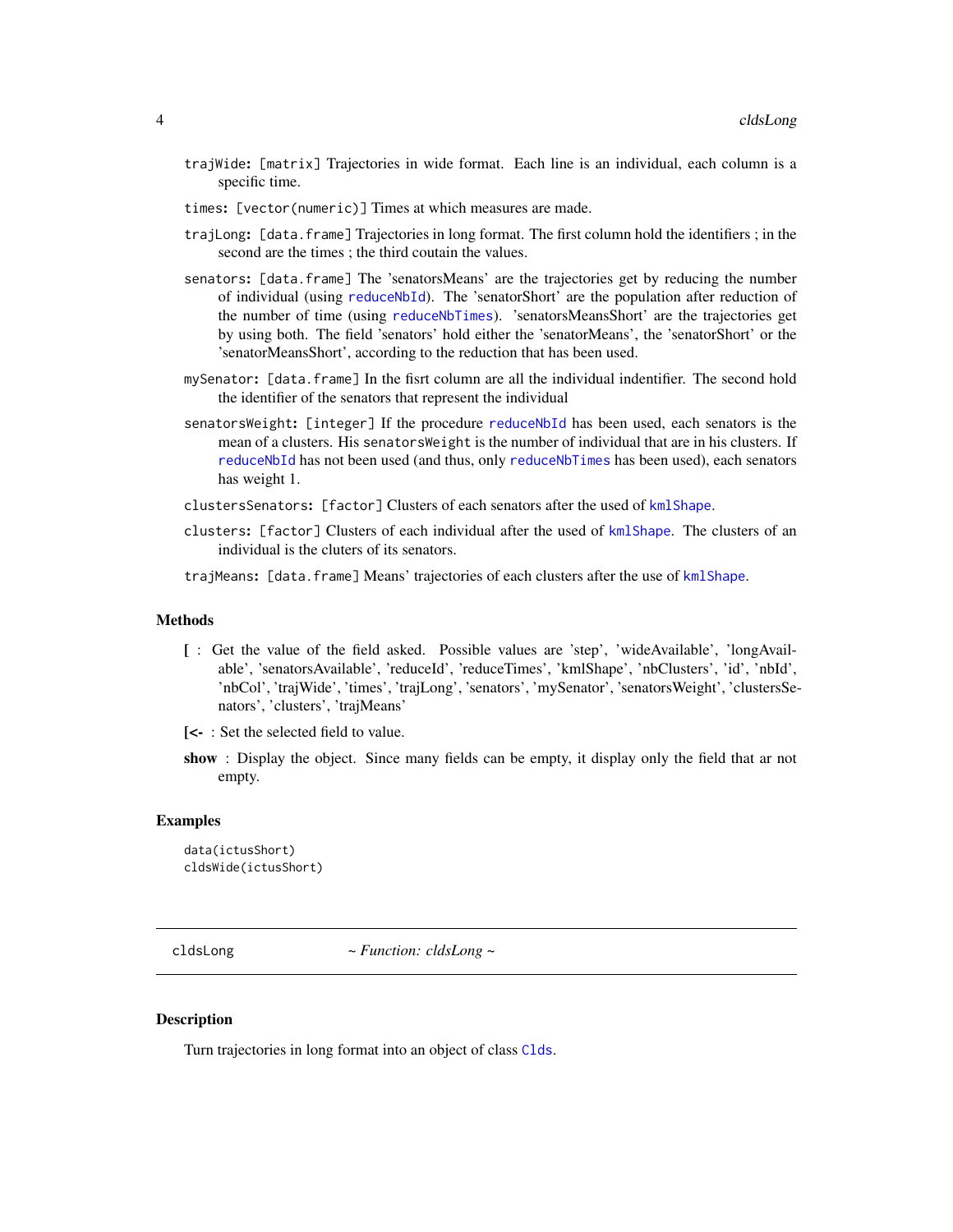#### <span id="page-4-0"></span>cldsWide 5

### Usage

cldsLong(trajLong)

### Arguments

| trajLong | [data.frame]: the trajectories, in long format. The trajectories have to have       |
|----------|-------------------------------------------------------------------------------------|
|          | (no choice) the following format: the first column is the identifier; the second is |
|          | the time measurement; the third is the values.                                      |

### Details

Turn trajectories in long format into an object of class [Clds-class](#page-2-1).

#### Value

Object of class [Clds](#page-2-1).

### Examples

```
### Some artificial data
g \leftarrow function(x)dnorm(0:100,runif(1,25,75),10)*rnorm(1,5,1)
dn <- data.frame(id=rep(1:200,each=101),
   times=rep((0:100)/10,times=20),
   traj=as.numeric(sapply(1:200,g))
\mathcal{L}### clds format
myClds <- cldsLong(dn)
plotTraj(myClds)
```
<span id="page-4-1"></span>cldsWide *~ Function: cldsWide ~*

### Description

Turn trajectories in wide format into an object of class [Clds](#page-2-1).

### Usage

cldsWide(trajWide, times, id)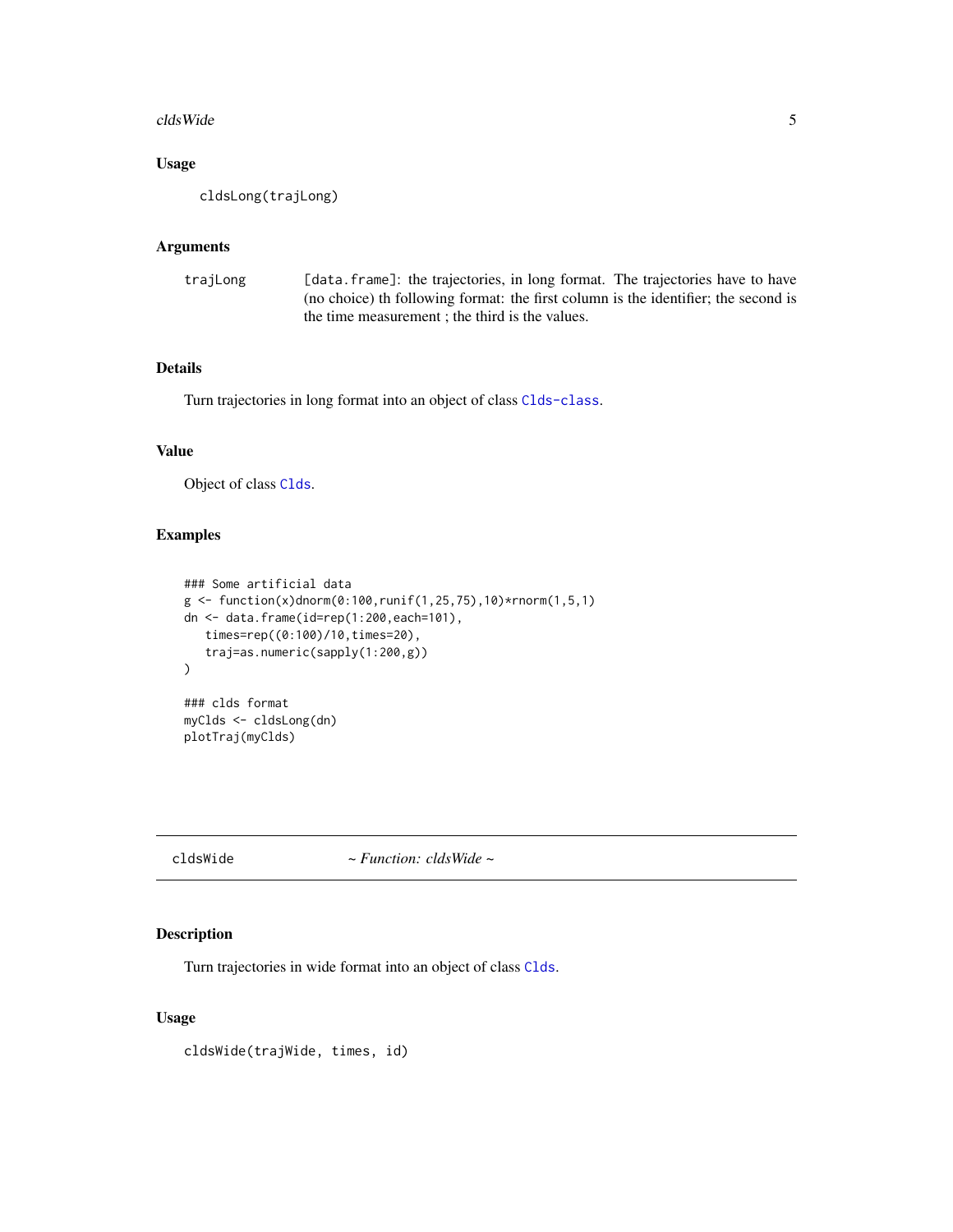### <span id="page-5-0"></span>Arguments

| trajWide | [data.frame] or [matrix]: the trajectories, in wide format (each line is an<br>individual, each column is a specific time measurement).                                     |
|----------|-----------------------------------------------------------------------------------------------------------------------------------------------------------------------------|
| times    | [vector(numeric)] Times at which measures are made.                                                                                                                         |
| id       | [vector(factor)] Vector of unique identifiers, one for each trajectories. If id<br>is missing, the first column of the trajwide is turn into a factor and is used as<br>id. |

### Details

Turn trajectories in wide format into an object of class [Clds](#page-2-1). If id is missing, the first column of the trajWide is turn into a factor and is used as id. Column 2:ncol(trajWide) are the trajectories. If id is not missing, column 1:ncol(trajWide) are the trajectories.

### Value

Object of class [Clds-class](#page-2-1).

### Examples

```
data(ictusShort)
myClds <- cldsWide(ictusShort)
myClds
plotTraj(myClds)
```
<span id="page-5-1"></span>distFrechet *~ Function: Frechet distance ~*

### Description

Compute Frechet distance between two trajectories.

#### Usage

```
distFrechet(Px,Py,Qx, Qy, timeScale=0.1, FrechetSumOrMax = "sum")
distFrechetR(Px,Py,Qx, Qy, timeScale=0.1, FrechetSumOrMax = "sum")
distFrechetRec(Px,Py,Qx, Qy, timeScale=0.1, FrechetSumOrMax = "sum")
```
### Arguments

| Рx | [vector(numeric)] Times (abscisse) of the first trajectories. |
|----|---------------------------------------------------------------|
| Pv | [vector(numeric)] Values of the first trajectories.           |
| 0x | [vector(numeric)] Times of the second trajectories.           |
| Qγ | [vector(numeric)] Values of the second trajectories.          |
|    |                                                               |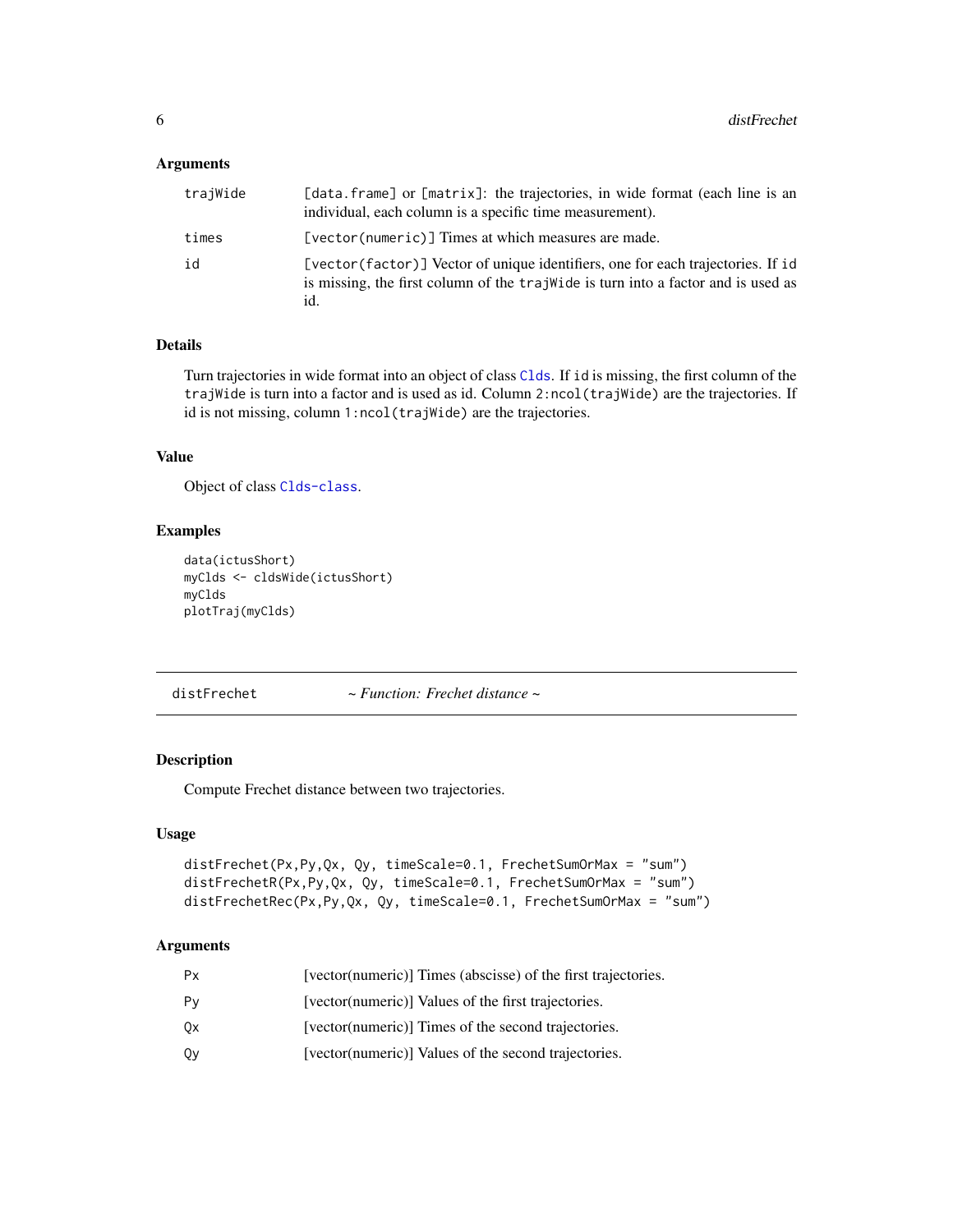#### distFrechet 7

| timeScale | [numeric]: allow to modify the time scale, increasing or decreasing the cost of      |
|-----------|--------------------------------------------------------------------------------------|
|           | the horizontal shift. If timeScale is very big, then the Frechet's distance is equal |
|           | to the euclidienne distance. If timescale is very small, then it is equal to the     |
|           | Dynamic Time Warping.                                                                |

#### FrechetSumOrMax

[character]: The Frechet's distance can be define using the 'sum' function or the 'max' function. This option let the user to chose one or the other.

### Details

Given two curve P and Q, Frechet distance between P and Q is define as  $inf_{a,b}$  max\_{t} d(P(a(t)),Q(b(t))). It's computation is a NP-complex problem. When P and Q are trajectories (discrete curve), the problem is polynomial.

The Frechet distance can also be define using a sum instead of a max:  $inf_{\{a,b\}}$  sum  $\{t\}$  d(P(a(t)),Q(b(t)))

The function distFrechet is C compiled, the function distFrechetR is in R, the function distFrechetRec is in recursive (the slowest) in R.

#### Value

A numeric value.

#### Author

Christophe Genolini 1. UMR U1027, INSERM, Université Paul Sabatier / Toulouse III / France 2. CeRSM, EA 2931, UFR STAPS, Université de Paris Ouest-Nanterre-La Défense / Nanterre / France

### References

[1] Thomas Eiter & Heikki Mannila: "Computing Discrete Fr´echet Distance"

[2] C. Genolini and B. Falissard "KmL: k-means for longitudinal data" Computational Statistics, vol 25(2), pp 317-328, 2010

[3] C. Genolini and B. Falissard "KmL: A package to cluster longitudinal data" Computer Methods and Programs in Biomedicine, 104, pp e112-121, 2011

### See Also

distTraj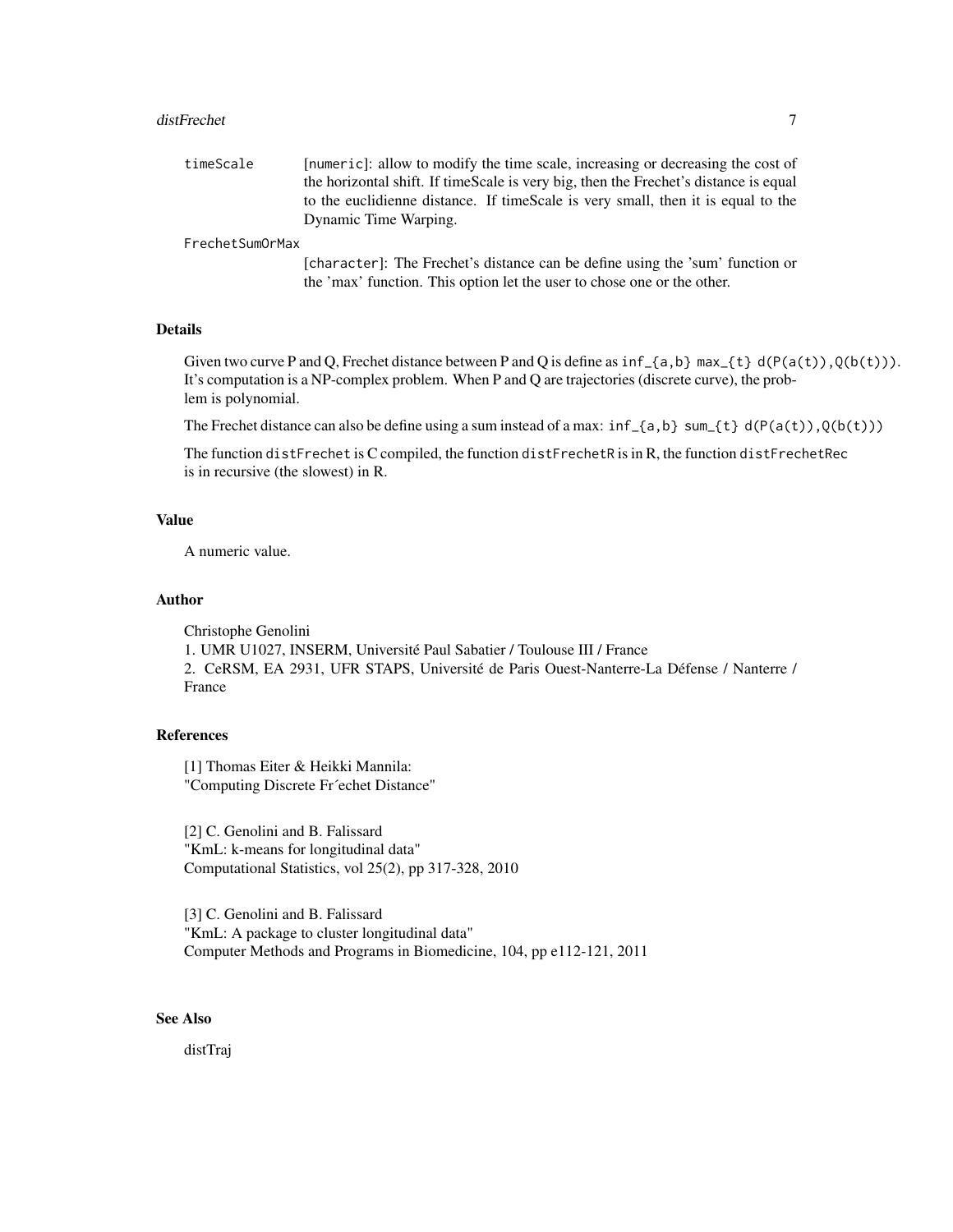#### Examples

```
Px \le -1:20Py <- dnorm(1:20,12,2)
Qx \le -1:20Qy <- dnorm(1:20,8,2)
### Function from Eiter and Mannila compiled in C
system.time(cat("\n",distFrechet(Px,Py,Qx,Qy)))
### Same thing in R
system.time(cat("\n",distFrechetR(Px,Py,Qx,Qy)))
### Frechet using sum instead of max.
distFrechet(Px,Py,Qx,Qy,FrechetSumOrMax="sum")
```
<span id="page-7-1"></span>DouglasPeucker *~ Function: DouglasPeucker ~*

### <span id="page-7-2"></span>Description

The Ramer-Douglas-Peucker algorithm (RDP) is an algorithm for reducing the number of points in a trajectory.

#### Usage

```
DouglasPeuckerEpsilon(trajx, trajy, epsilon, spar=NA)
DouglasPeuckerNbPoints(trajx, trajy, nbPoints, spar=NA)
```
### Arguments

| trajx    | [vector(numeric)]: abscissa of the trajectory. |
|----------|------------------------------------------------|
| trajv    | [vector(numeric)]: ordinate of the trajectory. |
| epsilon  | [numeric]: see details                         |
| nbPoints | [numeric]: see details                         |
| spar     | [numeric]: smoothing parameter.                |

### Details

[extract from Wikipedia -begin-]

\*\*\* Idea \*\*\*

The purpose of the algorithm is, given a curve (trajectory) composed of line segments, to find a similar curve with fewer points. The algorithm defines 'dissimilar' based on the maximum distance between the original curve and the simplified curve. The simplified trajectory consists of a subset of the points that defined the original trajectory.

\*\*\* Algorithm with epsilon (function DouglasPeackerEpsilon) \*\*\*

<span id="page-7-0"></span>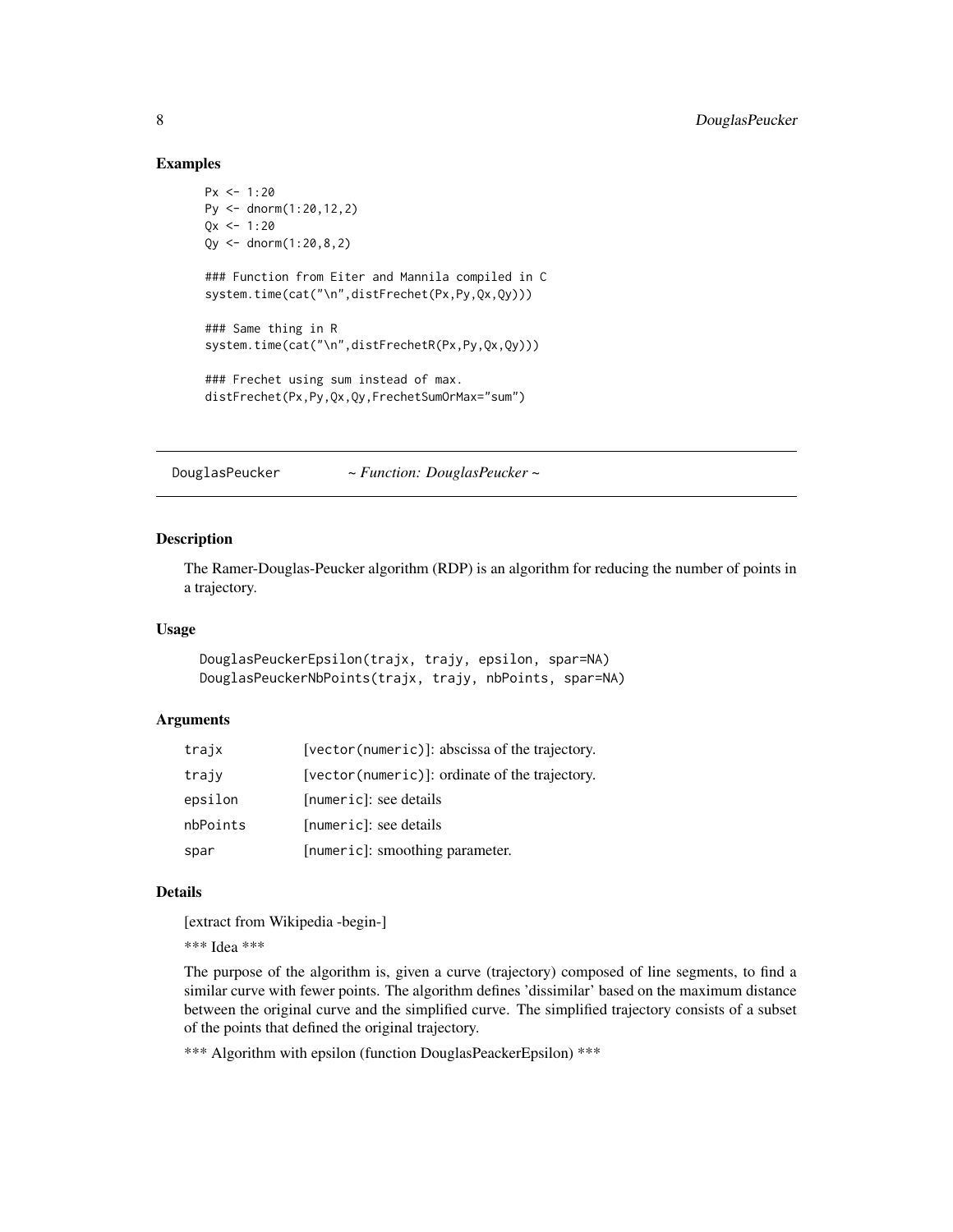### <span id="page-8-0"></span>DouglasPeucker 9

The starting curve is an ordered set of points or lines. Let epsilon  $> 0$  be the distance dimension.

The algorithm recursively divides the line. Initially it is given all the points between the first and last point. It automatically marks the first and last point to be kept. It then finds the point that is furthest from the line segment with the first and last points as end points (this point is obviously furthest on the curve from the approximating line segment between the end points). If the point is closer than epsilon to the line segment then any points not currently marked to keep can be discarded without the simplified curve being worse than epsilon.

If the point furthest from the line segment is greater than epsilon from the approximation then that point must be kept. The algorithm recursively calls itself with the first point and the worst point and then with the worst point and the last point (which includes marking the worst point being marked as kept).

When the recursion is completed a new output curve can be generated consisting of all (and only) those points that have been marked as kept.

[extract from Wikipedia -end-]

\*\*\* Algorithm with a fixed number of point (function DouglasPeackerNbPoints) \*\*\*

The previous algorithm stops when the simplified curve and the real curve are at a distance less than epsilon. It gives no control over the number of points which are in the simplified curve.

It is possible to change that by modifying the stopping condition: instead of adding points 'until the curves are close enough to each other', one can choose to add the farest points until a a predetermined number of points is reach. This is what the function DouglasPeackerNbPoints does.

Note that DouglasPeackerNbPoints controls the number of points of the simplified curve, but does not bound the distance between the originale curve and the simplified curve.

\*\*\* smoothing the curve \*\*\*

On unsmooth curves with a lot of small variations, the Douglas-Peucker algorithm gives "strange" results (see example 3). It is therefor preferable to smoothing the curved before simplifying it. The spar parameter allows define the degree of smoothing that will be used. If set to NA, the curve is not smoothed. Otherwise, it is smoothed using the function [smooth.spline](#page-0-0) with parameter spar.

\*\*\* missings values \*\*\* They are removed from the trajectory.

#### Value

A data. frame with the new trajectory. The first  $(x)$  hold the abcsissa, the second  $(y)$  the ordinate.

### **Examples**

 $Px \le - (1:100)/10$ Py <- dnorm(Px,3,1)+dnorm(Px,7,1)+Px/10

```
### Example 1
### Simplification using epsilon
```

```
par(mfrow=c(2,2))
plot(Px,Py,type="l")
plot(DouglasPeuckerEpsilon(Px,Py,0.01),type="b",col=4)
plot(DouglasPeuckerEpsilon(Px,Py,0.04),type="b",col=3)
```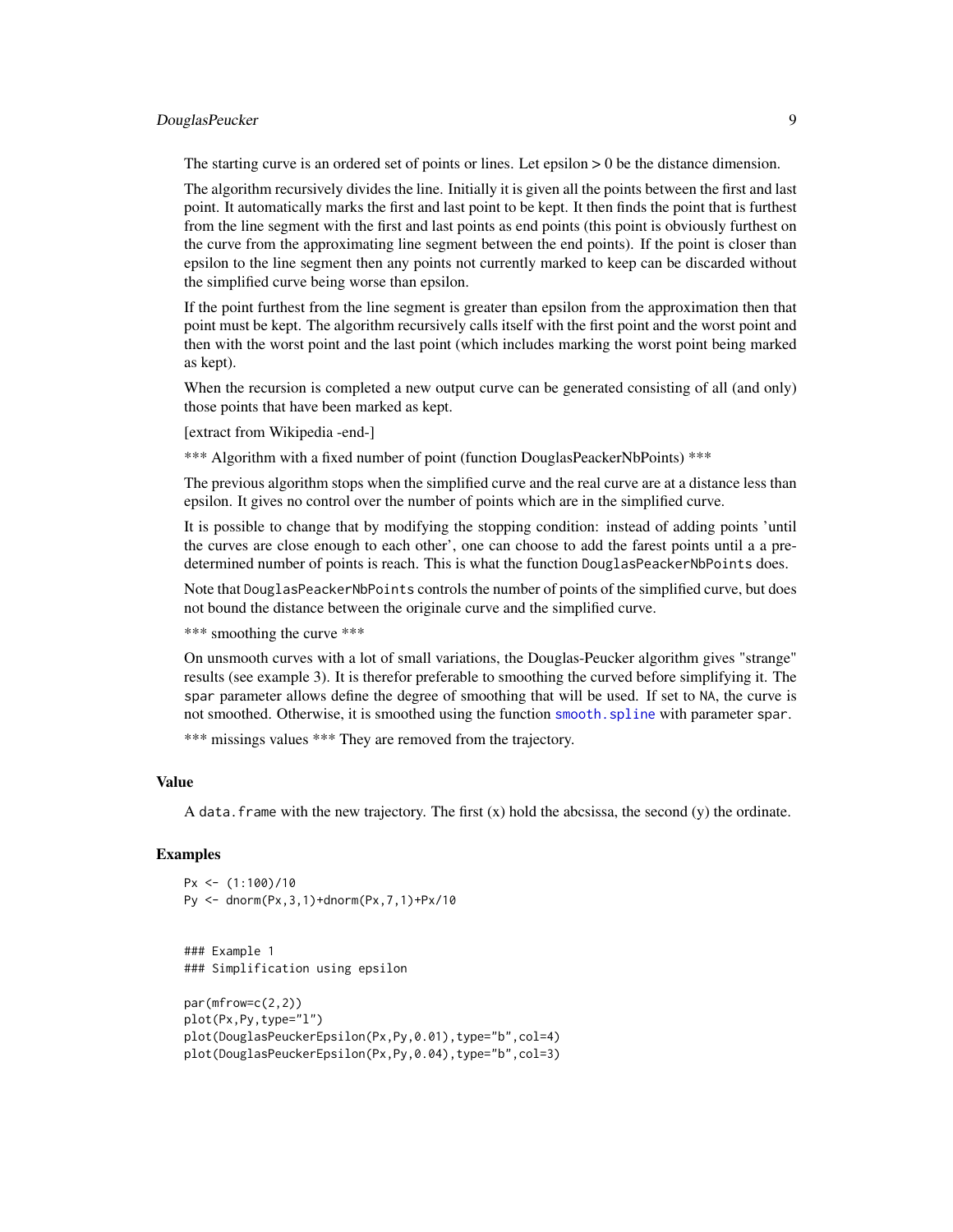```
plot(DouglasPeuckerEpsilon(Px,Py,0.1),type="b",col=2)
### Example 2
### Simplification using nbPoints
par(mfrow=c(2,2))
plot(Px,Py,type="l")
plot(DouglasPeuckerNbPoints(Px,Py,20),type="b",col=4)
plot(DouglasPeuckerNbPoints(Px,Py,10),type="b",col=3)
plot(DouglasPeuckerNbPoints(Px,Py,5),type="b",col=2)
### Example 3
### Simplification with and without smoothing
Py <- dnorm(Px,3,1)+dnorm(Px,7,1)+Px/10+rnorm(100,,0.1)
par(mfrow=c(2,2))
plot(Px,Py,type="l")
plot(DouglasPeuckerNbPoints(Px,Py,20),type="b",col=4)
plot(DouglasPeuckerNbPoints(Px,Py,20,spar=0.5),type="b",col=3)
plot(DouglasPeuckerNbPoints(Px,Py,10,spar=0.5),type="b",col=2)
```
ictusShort *~ Data: ictusShort ~*

### Description

A subset of the longitudinal study ICTUS

#### Usage

data("ictusShort")

### Format

A data frame with 1374 observations on the following 16 variables.

id Unique identifier

- 'MMS-1' Mini Mental Score at time 1
- 'MMS-2' Mini Mental Score at time 2
- 'MMS-3' Mini Mental Score at time 3
- 'MMS-4' Mini Mental Score at time 4
- 'MMS-5' Mini Mental Score at time 5
- 'MMS-6' Mini Mental Score at time 6
- 'MMS-7' Mini Mental Score at time 7
- 'MMS-8' Mini Mental Score at time 8

<span id="page-9-0"></span>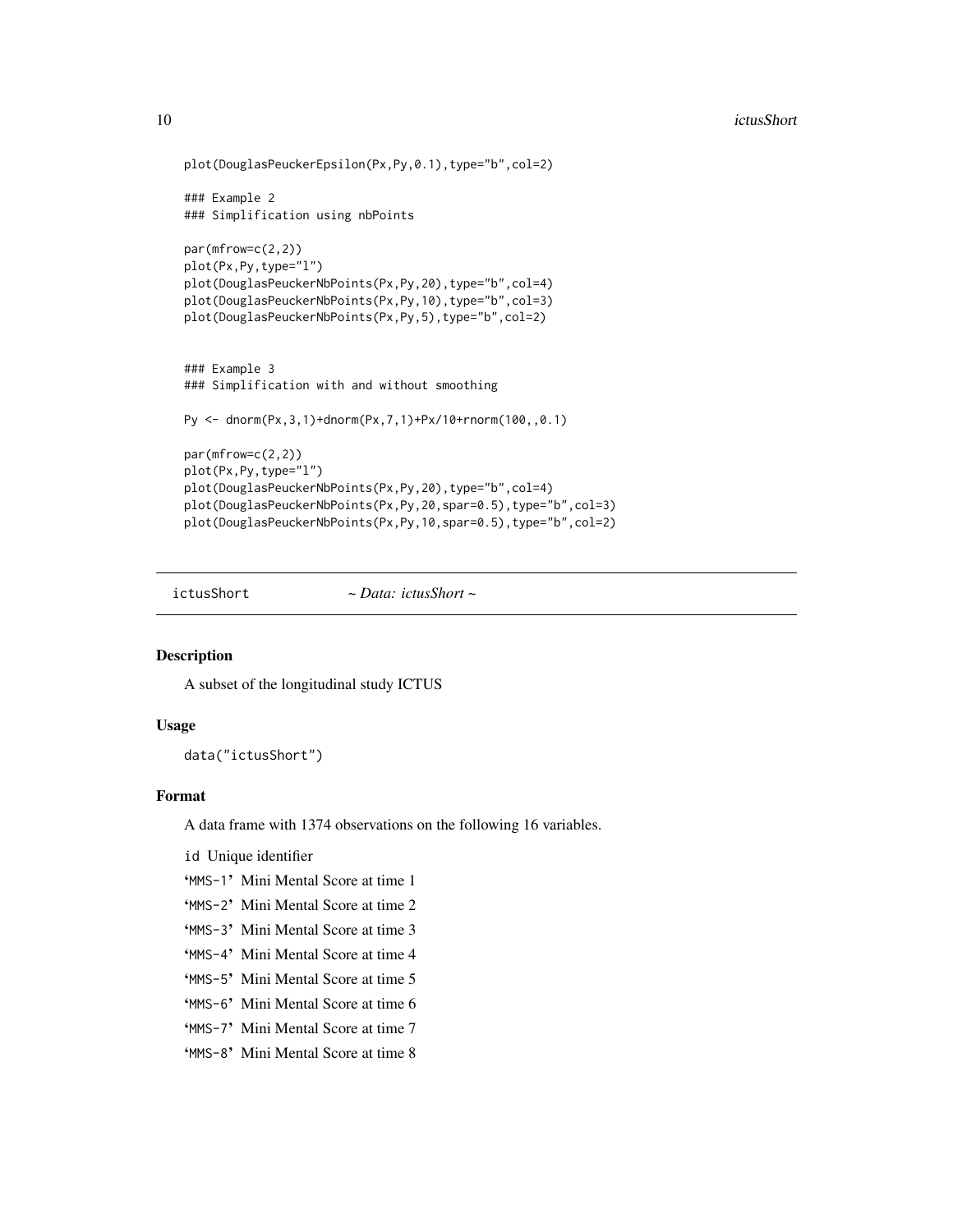#### <span id="page-10-0"></span>kmlShape 11

'MMS-9' Mini Mental Score at time 9 'MMS-10' Mini Mental Score at time 10 'MMS-11' Mini Mental Score at time 11 'MMS-12' Mini Mental Score at time 12 'MMS-13' Mini Mental Score at time 13 'MMS-14' Mini Mental Score at time 14 'MMS-15' Mini Mental Score at time 15

#### Details

Ictus [1, 2] is a cohort of 1380 patients with Alzheimer disease followed-up in 12 European countries. These patients were included between February 2003 and July 2005 in 29 centres specialized in neurology, geriatrics, psychiatry, or psycho-geriatrics with a recognized experience in the diagnosis and management of Alzheimer disease. Most of these patients were seen during memory consultations and included consecutively. These patients were examined at six-month intervals over two years. Each examination included (though not exclusively) an Mini Mental Score (MMS) assessment.

The dataset "ictusShort" is a subset of the cohort Ictus. Since the acces to Ictus is submited to conditions, the original data have been transform before inclusion in the package, but the results of the analysis using kmlShape are the same on the real Ictus and ictusShort.

#### References

- [1 ] Reynish, E., Cortes, F., Andrieu, S., Cantet, C., Olde Rikkert, M., Melis, R., Froelich, L., Frisoni, G., Jonsson, L., Visser, P., et al., 2007. The ictus study: A prospective longitudinal observational study of 1,380 ad patients in europe. Neuroepidemiology 29 (1-2), 29-38
- [2 ] Vellas, B., Hausner, L., Frolich, L., Cantet, C., Gardette, V., Reynish, E., Gillette, S., Aguera-Morales, E., Auriacombe, S., Boada, M., et al., 2012. Progression of alzheimer disease in europe: Data from the european ictus study. Current Alzheimer Research 9 (8), 902-912.

#### Examples

```
data(ictusShort)
summary(ictusShort)
matplot(t(ictusShort),type="l")
```
<span id="page-10-1"></span>kmlShape *~kmlShape ~*

### Description

This function run k-means for longitudinal data using some shape respecting distance and mean.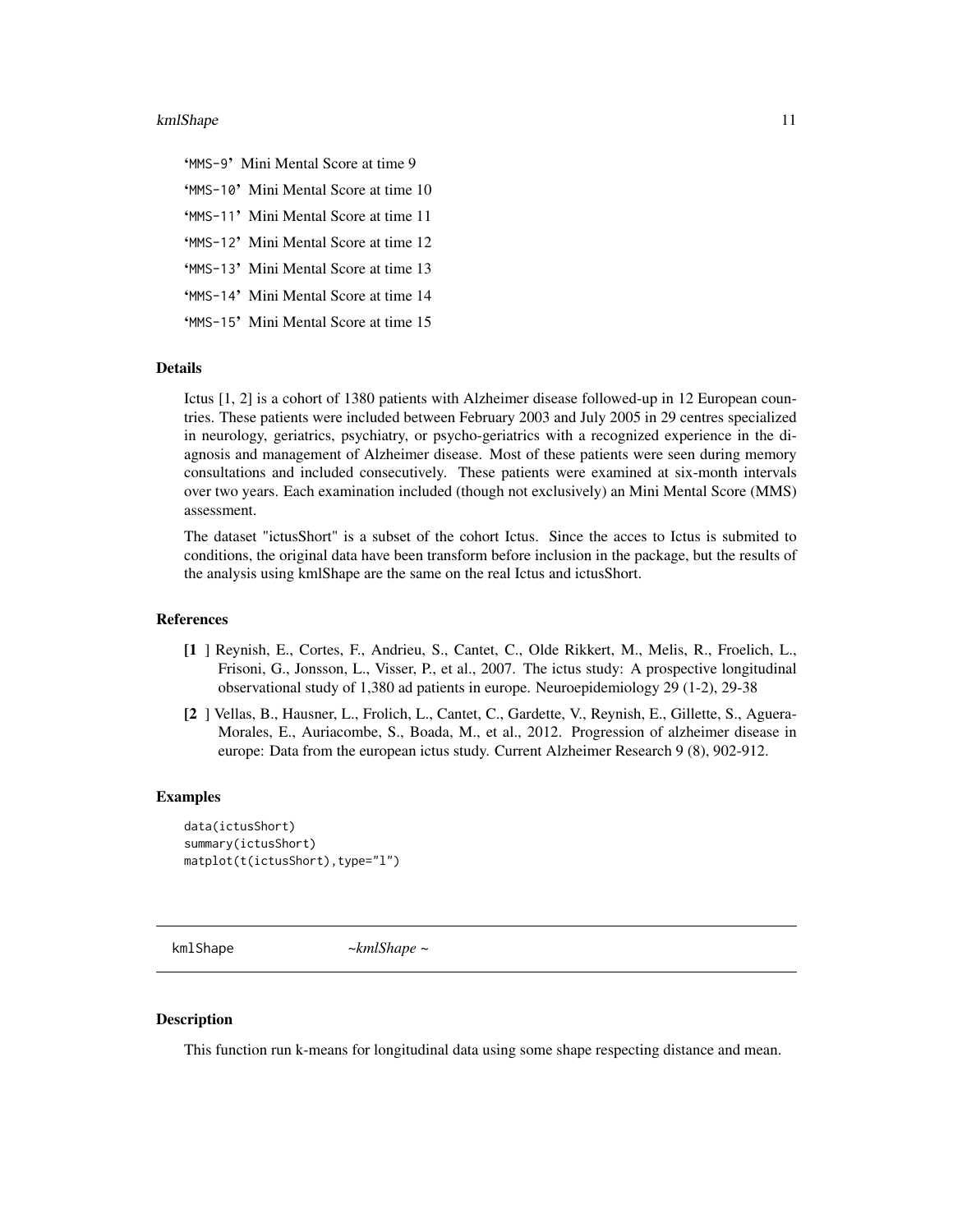### <span id="page-11-0"></span>Usage

```
kmlShape(myClds, nbClusters = 3, timeScale = 0.1, FrechetSumOrMax =
"max", toPlot="both", parAlgo=parKmlShape())
```
#### Arguments

| myClds          | [Clds]: Object that hold the trajectories, the 'senators' resulting from a simpli-<br>fication of the trajectories and, after the use of kmlShape, the clusters.                                                                                                         |
|-----------------|--------------------------------------------------------------------------------------------------------------------------------------------------------------------------------------------------------------------------------------------------------------------------|
| nbClusters      | $[numeric]$ or $[vector(numeric)]$ : either the number of clusters, or a vector of<br>initial (distinct) cluster centers. If a number, a random set of (distinct) trajecto-<br>ries is chosen as the initial centres.                                                    |
| timeScale       | [numeric]: allow to modify the time scale, increasing or decreasing the cost of<br>the horizontal shift. If timeScale is very big, then the Frechet mean tends to the<br>euclidienne distance. If timeScale is very small, then it tends to the Dynamic<br>Time Warping. |
| FrechetSumOrMax |                                                                                                                                                                                                                                                                          |
|                 | [character]: kmlShape uses Frechet's distance and Frechet path. Since both of<br>them can be define using the 'sum' function or the 'max' function, this option<br>let the user to chose one or the other.                                                               |
| toPlot          | [character]: use 'traj' for graphical display during computation, or 'none' for<br>a faster but quiet run.                                                                                                                                                               |
| parAlgo         | [ParKmlShape]: parameters used to run the algorithm. They can be change using<br>the function parKmlShape. Option are mainly 'aggregationMethod', 'shuffle',<br>'sampleSize', 'methodHclust' and 'maxIter'. See ParKmlShape for details.                                 |

### Details

This function run k-means for longitudinal data using a shape respecting distance ([distFrechet](#page-5-1)) and a shape respecting mean ([meanFrechet](#page-14-1)). See [1] for details.

### Value

An object of class [Clds](#page-2-1) in which the field 'clustersSenators', 'clusters' and 'trajMeans' are now filled.

### Examples

```
###########
### Example
### Generating artificial data
nbLignes <- 20
trajG <- matrix(0,nbLignes,10)
for(i in 1:(nbLignes/2)){
   trajG[i,] <- dnorm(1:10,runif(1,3,8),1)*rnorm(1,10,0.1)
}
for(i in (nbLignes/2+1):nbLignes){
   trajG[i,] <- dnorm(1:10,runif(1,3,8),1)*rnorm(1,5,0.1)
```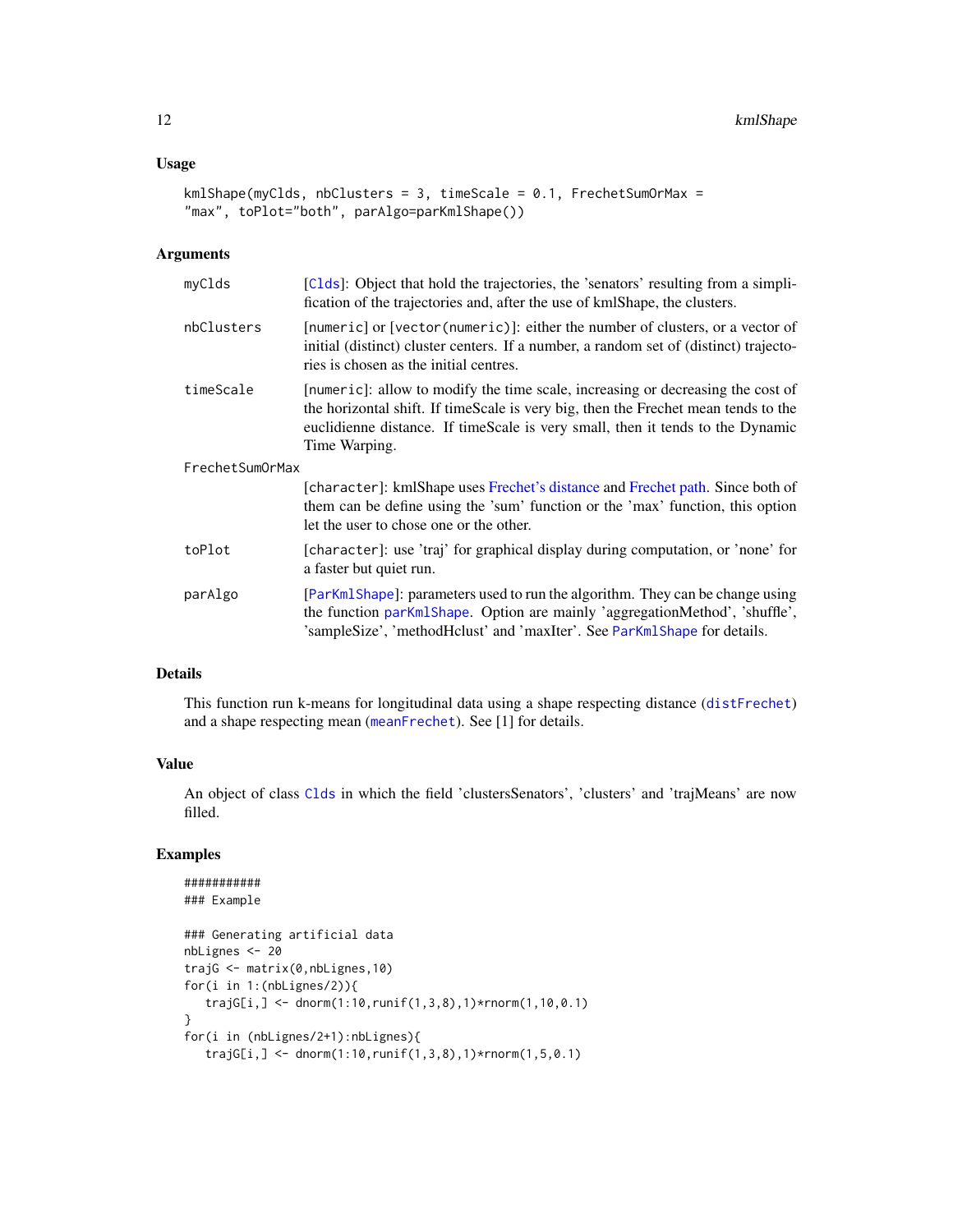```
matplotLong 13
```

```
}
myClds <- cldsWide(data.frame(1:20,trajG))
plot(myClds)
### kmlshape
par(ask=FALSE)
kmlShape(myClds,2)
par(ask=TRUE)
plot(myClds)
###########
### Example 2
### Generating artificial data
nbLignes <- 12
trajH <- matrix(0,nbLignes,10)
 for(i in 1:(nbLignes/3)){
   trajH[i,] <- pnorm(1:10,runif(1,3,8),1)*rnorm(1,10,1)
}
for(i in (nbLignes/3+1):(2*nbLignes/3)){
   trajH[i,] <- dnorm(1:10,runif(1,3,8),1)*rnorm(1,13,1)
}
for(i in (2*nbLignes/3+1):nbLignes){
   trajH[i,] <- pnorm(1:10,runif(1,3,8),1)*rnorm(1,5,0.1)
}
myClds2 <- cldsWide(data.frame(1:60,trajH))
plot(myClds2)
### kmlshape
par(ask=FALSE)
kmlShape(myClds2,3)
par(ask=TRUE)
plot(myClds2)
```
matplotLong *~ Function: matplotLong ~*

### Description

Plot some longitudinal data in long format.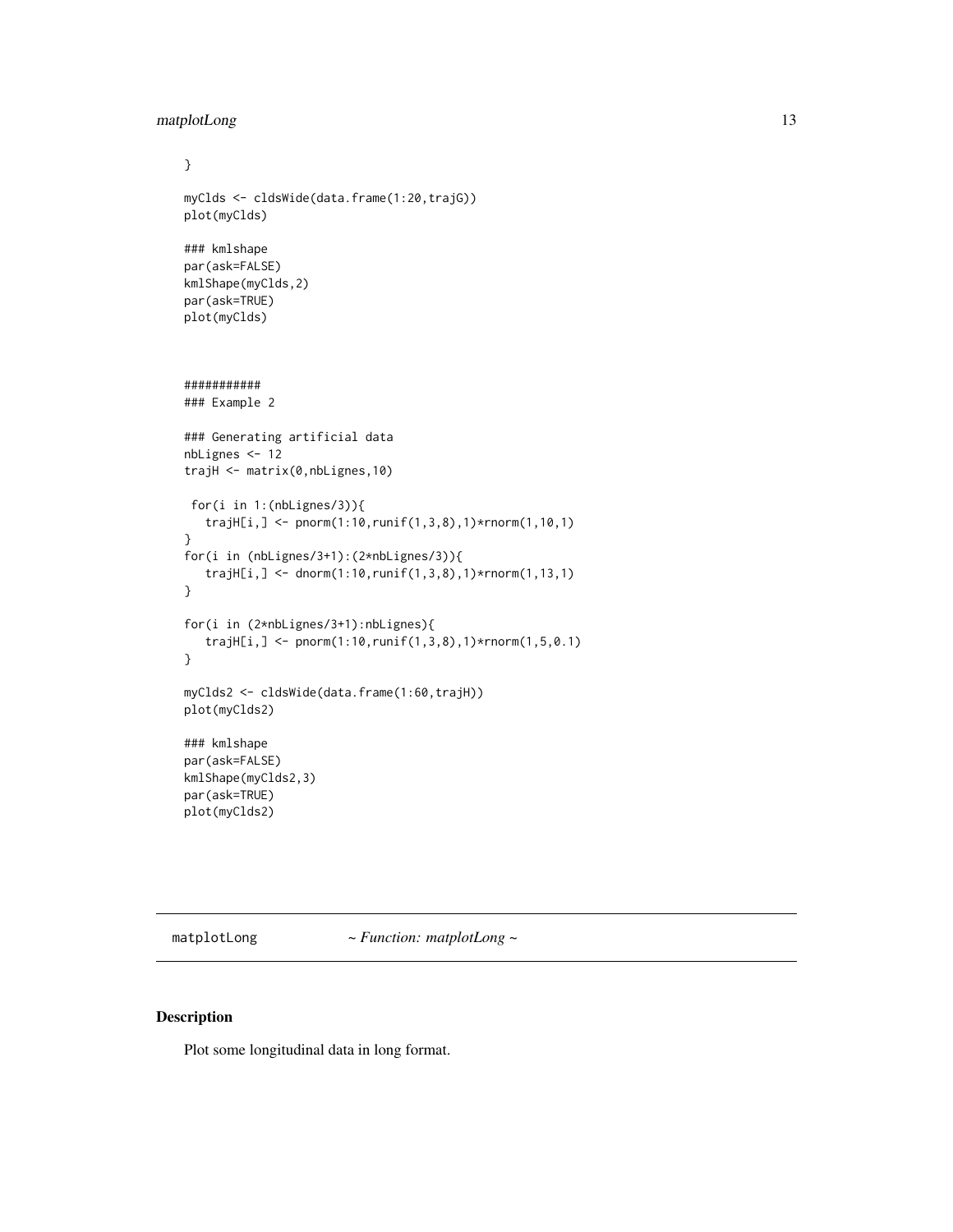### Usage

```
matplotLong(trajLong, col = 1:6, lty = 1:5, lwd=1, add = FALSE,
   main="", xlab="Times",ylab="",pourcent=NA)
```
### Arguments

| trajLong | [data.frame]: trajectories in long format. The data.frame has to be (no<br>choice!) in the following format: the first column should be the individual in-<br>dentifiant. The second should be the times at which the measurement are made.<br>The third one should be the measurement. |
|----------|-----------------------------------------------------------------------------------------------------------------------------------------------------------------------------------------------------------------------------------------------------------------------------------------|
| col      | $[vector(numeric)]$ or $[vector(character)]$ : vector that define the trajecto-<br>ries' colors. If the length of the vector is one, col is duplicated.                                                                                                                                 |
| lty      | [numeric]: lines type.                                                                                                                                                                                                                                                                  |
| lwd      | [numeric]: lines width.                                                                                                                                                                                                                                                                 |
| add      | [logical]: shall the function start a new graph (add=FALSE) or add the lines<br>to the current graph (add=TRUE)?                                                                                                                                                                        |
| main     | [character]: main title.                                                                                                                                                                                                                                                                |
| xlab     | [character]: x label.                                                                                                                                                                                                                                                                   |
| ylab     | [character]: y label.                                                                                                                                                                                                                                                                   |
| pourcent | [numeric]: if pourcent is not NA, then a legend is added on the top of the graph.<br>The legend takes the values given by the vecteur pourcent.                                                                                                                                         |

### Details

Plot some longitudinal data in long format. Only the color and the lines width can be modifid by the user.

#### Value

A graph.

### Examples

```
### Preparing data
g \leftarrow function(x)dnorm(x,3)+dnorm(x,7)+x/10
dn <- data.frame(id=rep(1:20,each=101),
    times=rep((0:100)/10,times=20),
    traj=rep(g((0:100)/10),20)+rep(runif(20),each=101)+rnorm(20*101,,0.1))
### matplotLong
matplotLong(dn)
### matplotLong with a legend
```

```
matplotLong(dn,col=2:3,pourcent=c(0.50,0.50))
```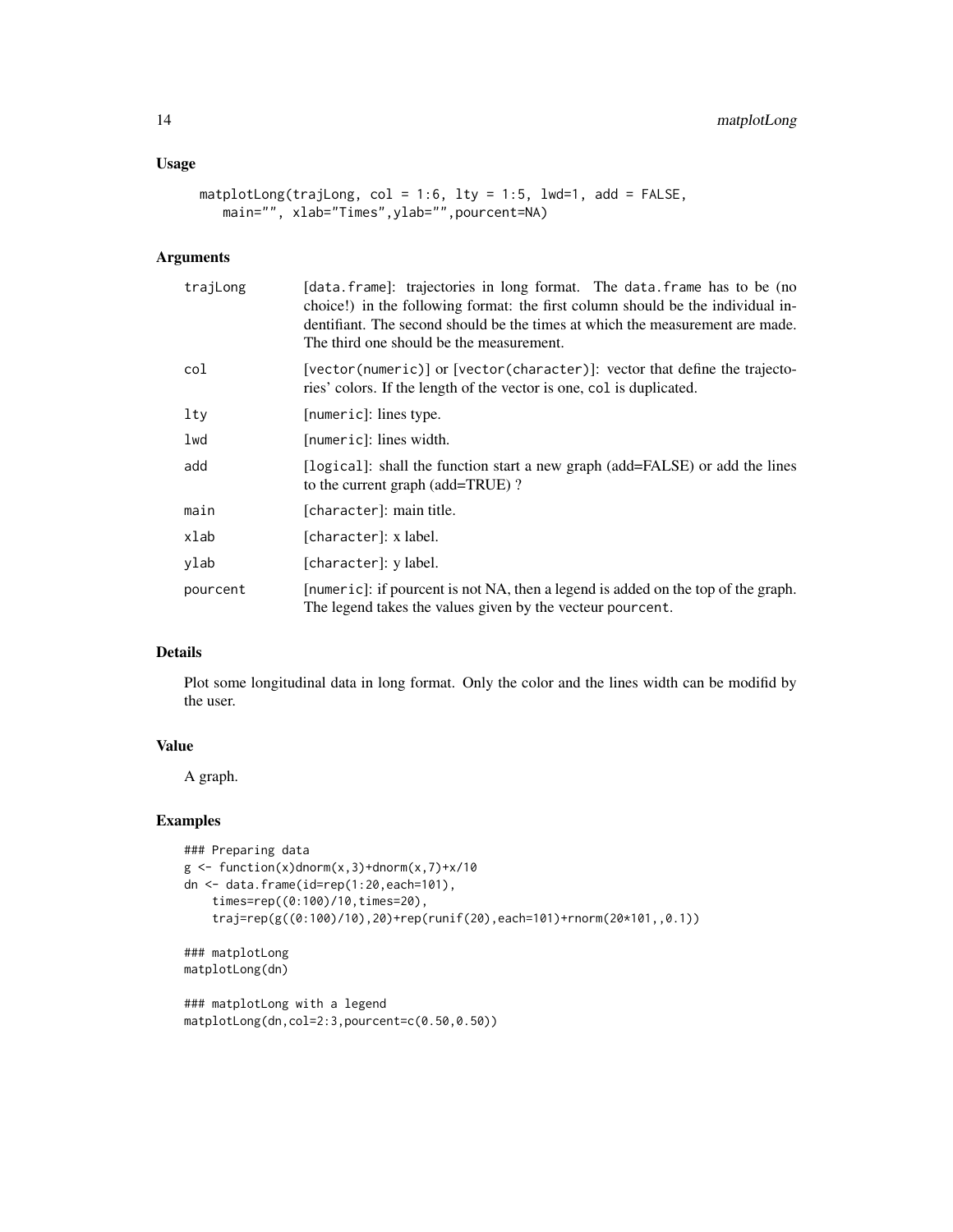<span id="page-14-1"></span><span id="page-14-0"></span>

#### Description

Compute the Frechet mean

#### Usage

```
meanFrechet(trajLong, timeScale = 0.1, FrechetSumOrMax = "sum",
  aggregationMethod = "all", shuffle = TRUE, sampleSize = NA, methodHclust = "average")
```
### Arguments

| trajLong          | [data. frame]: trajectories in long format. The data.frame has to be (no choice!)<br>in the following format: the first column should be the individual indentifiant.<br>The second should be the times at which the measurement are made. The third<br>one should be the measurements. |  |
|-------------------|-----------------------------------------------------------------------------------------------------------------------------------------------------------------------------------------------------------------------------------------------------------------------------------------|--|
| timeScale         | [numeric]: allow to modify the time scale, increasing or decreasing the cost of<br>the horizontal shift. If timeScale is very big, then the Frechet mean tends to the<br>euclidienne distance. If timeScale is very small, then it tends to the Dynamic<br>Time Warping.                |  |
| FrechetSumOrMax   |                                                                                                                                                                                                                                                                                         |  |
|                   | [character]: Like Frechet's distance, the Frechet Mean can be define using the<br>'sum' function or the 'max' function. This option let the user to chose one or<br>the other.                                                                                                          |  |
| aggregationMethod |                                                                                                                                                                                                                                                                                         |  |
|                   | [character]: define the agglomerative method used to compute the mean. Three<br>methods are curently available: "all", "sample" and "hierarchical". See detail.                                                                                                                         |  |
| shuffle           | [logical]: shall the order of the agglomeration should be randomly chosen?<br>(only for methods "all" and "sample")                                                                                                                                                                     |  |
| sampleSize        | [integer]: define the size of the sample (for method 'sample' only).                                                                                                                                                                                                                    |  |
| methodHclust      | [character]: define the distance between two clusters used by the hierarchical<br>clustering. The methods available are the one usable by the function holiest                                                                                                                          |  |

### Details

Compute the Frechet mean, as define in [1]. The main idea of the algorithm is the following:

The Frechet mean of two trajectories can be easely define as the middle of the leash that joint the two trajectories (see [meanFrechet2](#page-15-1)). Then the mean of n individual can be obtain by merging the individual trajectories two by two, then merging the resulting trajectories and so on until there is only one trajectory left. This last trajectory is the Frechet mean. Theoriticaly, the final result depend of the order of agglomeration. In practice, on large sample, this order has little impact on the final result (see [1] for detail).

So far, three agglomeration methods are availables: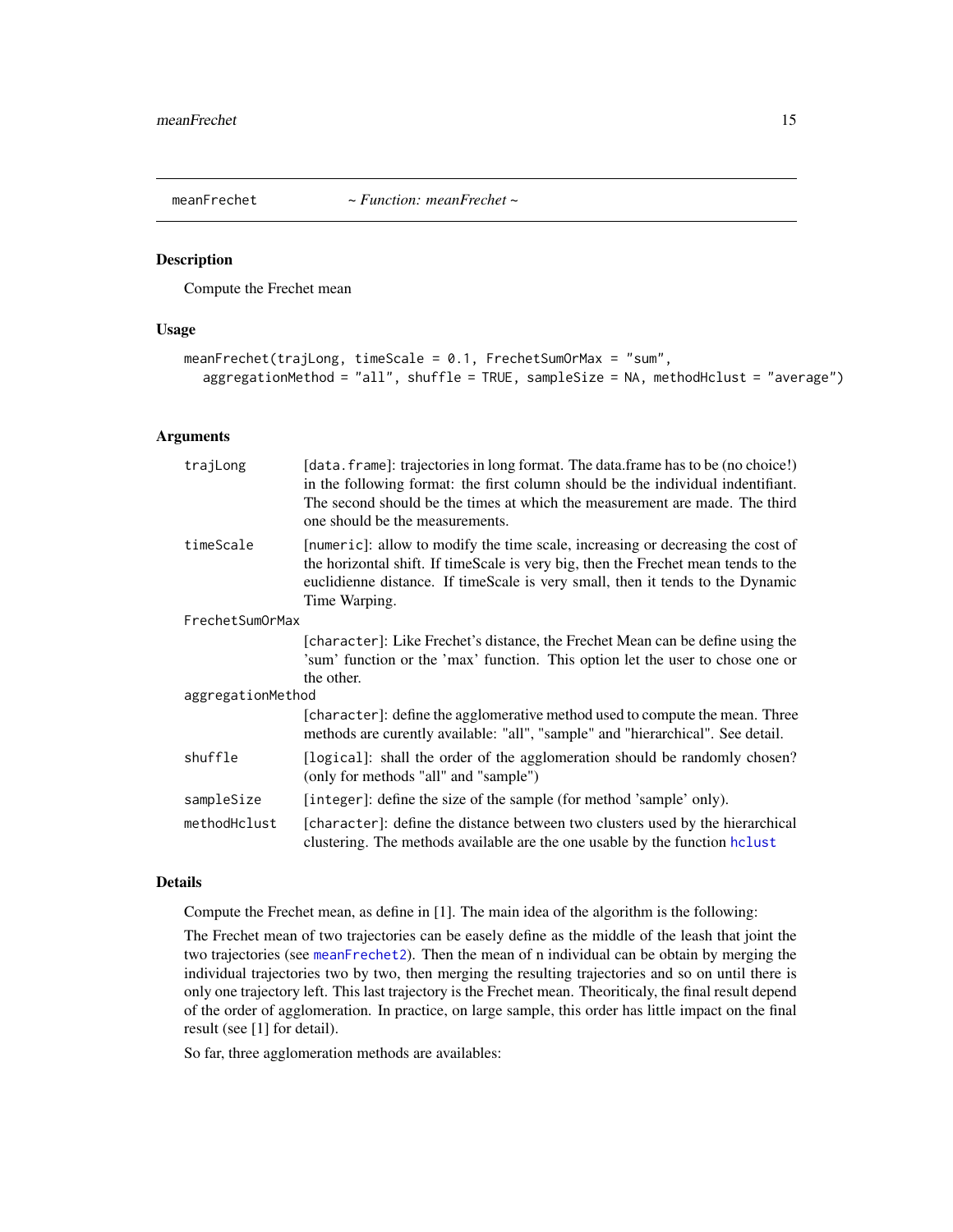- <span id="page-15-0"></span>• all: the n individuals are scattered (randomly if shuffle=TRUE) on the leaves of a complete binary tree (all the knots have zero or two leaves) having depth h with  $2^h$   $\leq$  n  $\lt 2^h$ +1. The value of each non-terminal leaf is the Frechet mean for two trajectories of the two children leaves. Frechet mean is thus the value of the tree root. (Informally, this structure is close to that of a tennis tournament). The complexity of this method is  $O(nt^2)$ .
- sample: This method is the method all applied only to a sample of sampleSize trajectories. The complexity of the method is  $O(n^0t^2)$ \$,  $n^0s$  being the size of the random sample.
- hierarchical: the combination order between individuals is fixed in a deterministic way through an ascending hierarchical classification; the closest individuals being combined first. The complexity of this method is  $O(n^2t^2)$ .

#### Value

A data.frame holding a trajectory.

#### See Also

[meanFrechet2](#page-15-1), [pathFrechet](#page-18-1)

#### Examples

```
require(lattice)
```

```
### Define artificial data
g \leftarrow function(x)dnorm(0:20, runif(1,5,15),2)*rnorm(1,5,1)dn <- data.frame(id=rep(1:20,each=21),
  times=rep((0:20),times=20),
   traj=as.numeric(sapply(1:20,g)),
  weight=1
)
xyplot(traj ~ times, data=dn, groups=id,type="l",ylim=c(0,1.4))
plot(meanFrechet(dn),ylim=c(0,1.4))
plot(meanFrechet(dn,0.001),ylim=c(0,1.4))
plot(meanFrechet(dn,10),ylim=c(0,1.4))
```
<span id="page-15-1"></span>meanFrechet2 *~ Function: meanFrechet2 ~*

#### **Description**

Compute the Frechet mean between two curves.

#### Usage

```
meanFrechet2(Px, Py, Qx, Qy, timeScale = 0.1, FrechetSumOrMax = "sum", weightPQ = c(1,1))
```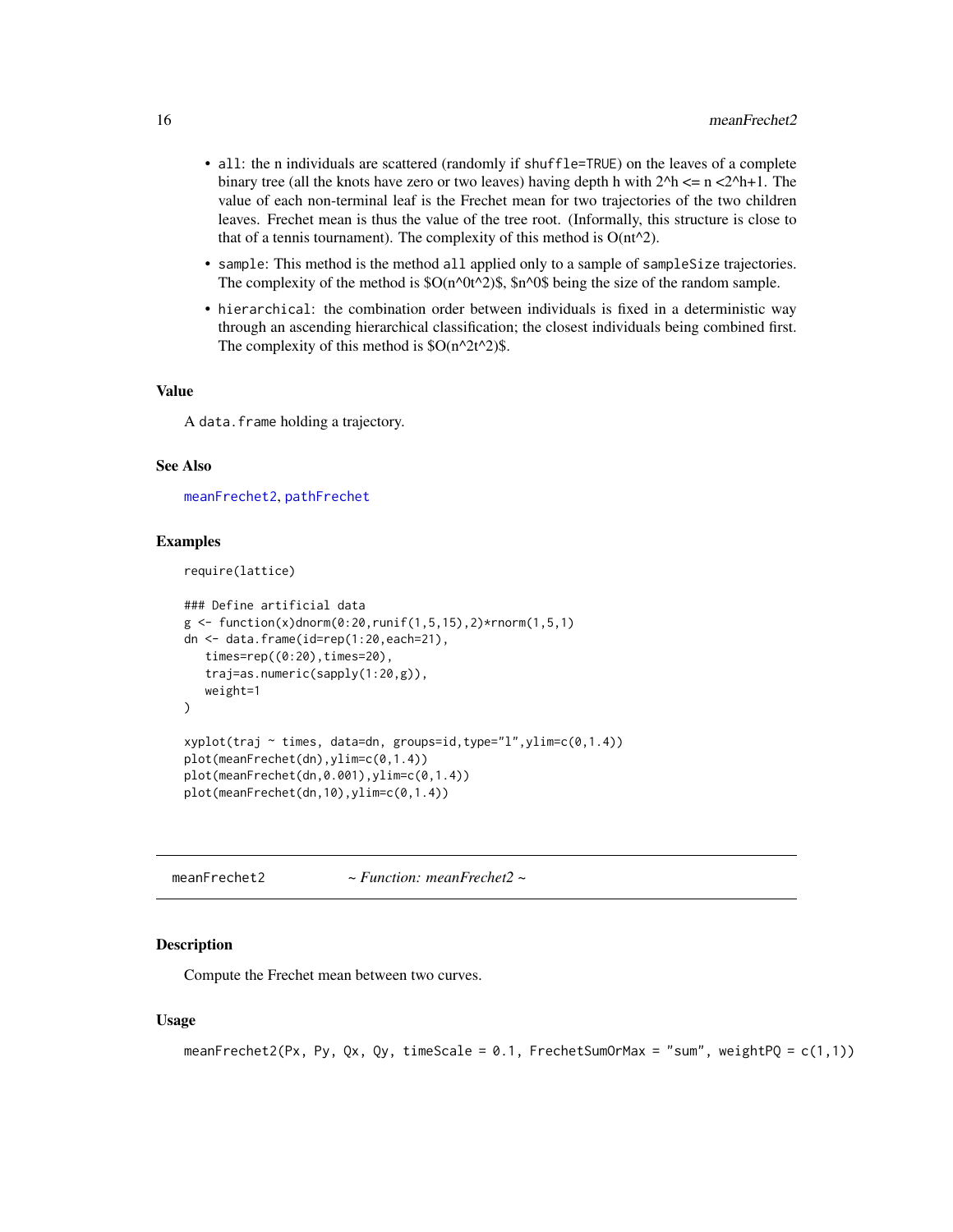### meanFrechet2 17

#### **Arguments**

| <b>Px</b>       | [vector(numeric)] Times (abscisse) of the first trajectories.                                                                                                                                                                                                                   |
|-----------------|---------------------------------------------------------------------------------------------------------------------------------------------------------------------------------------------------------------------------------------------------------------------------------|
| Py              | [vector(numeric)] Values of the first trajectories.                                                                                                                                                                                                                             |
| Qx              | [vector(numeric)] Times of the second trajectories.                                                                                                                                                                                                                             |
| Qy              | [vector(numeric)] Values of the second trajectories.                                                                                                                                                                                                                            |
| timeScale       | [numeric]: allow to modify the time scale, increasing or decreasing the cost of<br>the horizontal shift. If timeScale is very big, then the Frechet's mean is equal<br>to the euclidienne distance. If timeScale is very slow, then it is equal to the<br>Dynamic Time Warping. |
| FrechetSumOrMax |                                                                                                                                                                                                                                                                                 |
|                 | [character]: Like Frechet's distance, Frechet's mean can be define using the<br>'sum' function or the 'max' function. This option let the user to chose one or<br>the other.                                                                                                    |
| weightPO        | [couple(numeric)]: respective weight of the two trajectories (for a weighted<br>mean).                                                                                                                                                                                          |

### Details

Given two curve P and Q

- The Frechet distance between P and Q is define as distFrechet(P,Q)=inf\_{a,b} max\_{t} d(P(a(t)),Q(b(t))).
- The Frechet path is the couple of function  $(a(t),b(t))$  that realize the equality of the Frechet distance: distFrechet(P,Q)=max\_{t} d(P(a(t)), $Q(b(t))$ )
- Frechet mean is the curve define by the sequence of all the center of the segments define by the Frechet path  $[a(t),b(t)]$ . If P and Q have respectively weight p and q, the center is the weighted mean of the segments :  $c(t)=(p.a(t)+q.b(t))/(p+q)\$ .

The Frechet distance, path and means can also be define using a sum instead of a max.

#### Value

A numeric value.

### Examples

```
traj \leq matrix(0, 4, 5)traj[1,2] < -10traj[2,3] <- 11
traj[3,4] <- 10
traj[4,2] < -8matplot(x=1:5,y=t(traj),type="l",col=2:5,lty=1)
m12 <- meanFrechet2(Px=1:5,Py=traj[1,],Qx=1:5,Qy=traj[2,])
m34 <- meanFrechet2(Px=1:5,Py=traj[3,],Qx=1:5,Qy=traj[4,])
lines(m12,col=2,lwd=3)
lines(m34,col=2,lwd=3)
```

```
m1234 <- meanFrechet2(Px=m12$times,Py=m12$traj,Qx=m34$times,Qy=m34$traj)
lines(m1234,col=1,lwd=5)
```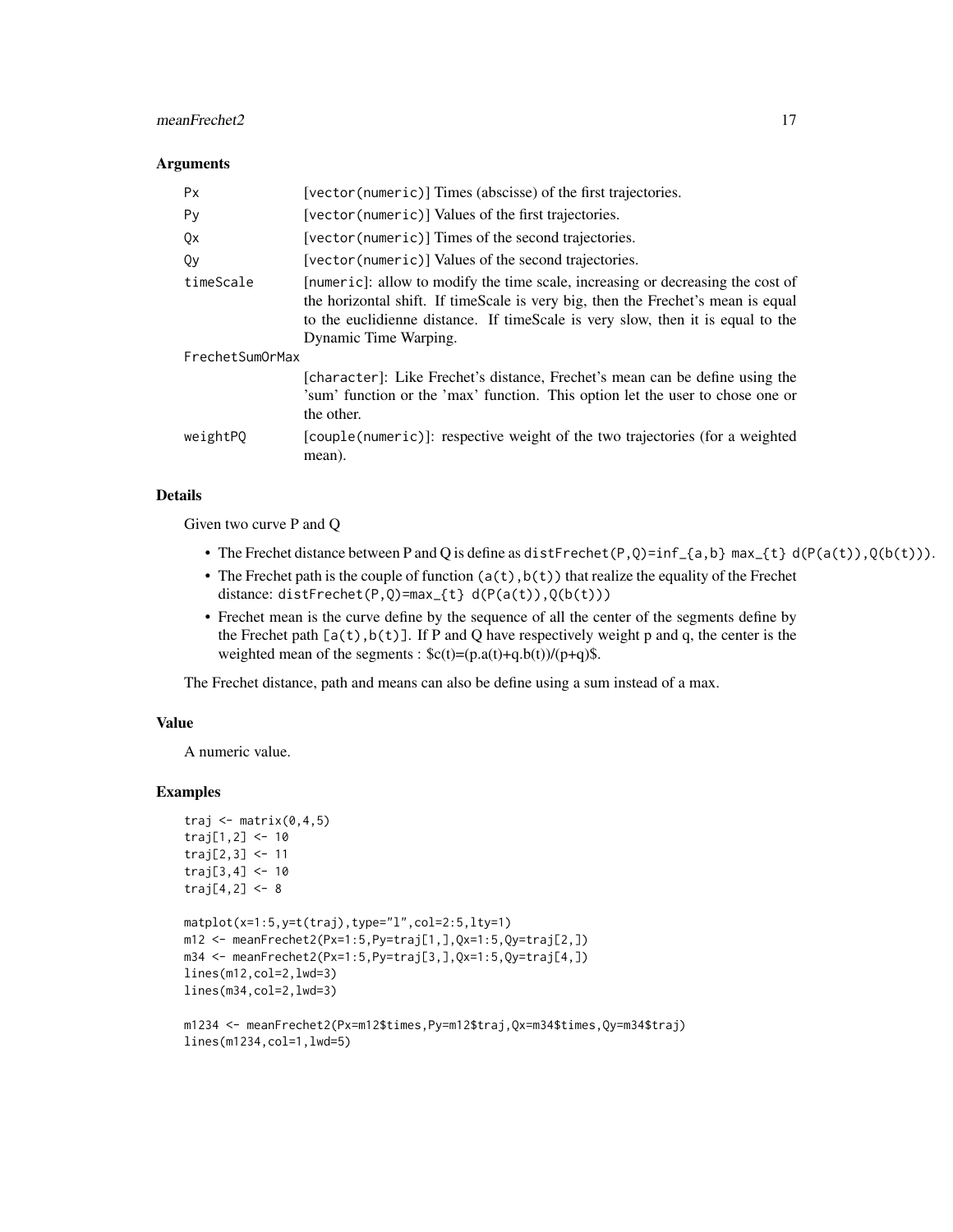<span id="page-17-1"></span><span id="page-17-0"></span>

### Description

parKmlShape is a constructor for the object [ParKml](#page-0-0).

### Usage

```
parKmlShape(aggregationMethod="all", shuffle=TRUE, sampleSize=128,
   methodHclust="average", maxIter=100)
```
### Arguments

aggregationMethod

|              | [character]: define the aglomerative method used to compute the mean. Three<br>methods are curently available: "all", "sample" and "hierarchical". See meanFrechet<br>and [1] for details.                                                               |
|--------------|----------------------------------------------------------------------------------------------------------------------------------------------------------------------------------------------------------------------------------------------------------|
| shuffle      | [logical]: if the agglomerationMethod is "all" or "sample", this variable is use<br>to decide if the trajectories will be agglomerate in a random order (shuffle=TRUE)<br>or not. If not, the lexical order based on the individual identifiant is used. |
| sampleSize   | [integer]: Define the number of trajectories that will be use to compute the<br>meanFrechet when the aggregationMethod is "sample".                                                                                                                      |
| methodHclust | [character]: define the distance between two clusters used by the hierarchical<br>clustering when the aggregationMethod is "hierarchical". The methods available<br>are the one for holust                                                               |
| maxIter      | [numeric]: the maximum number of iteration allowed.                                                                                                                                                                                                      |

#### Details

parKmlShape is the constructor of object [ParKml](#page-0-0).

### Value

An object [ParKmlShape](#page-18-2).

### Examples

```
parKmlShape()
parKmlShape(aggregationMethod="hierarchical",methodHclust="single")
```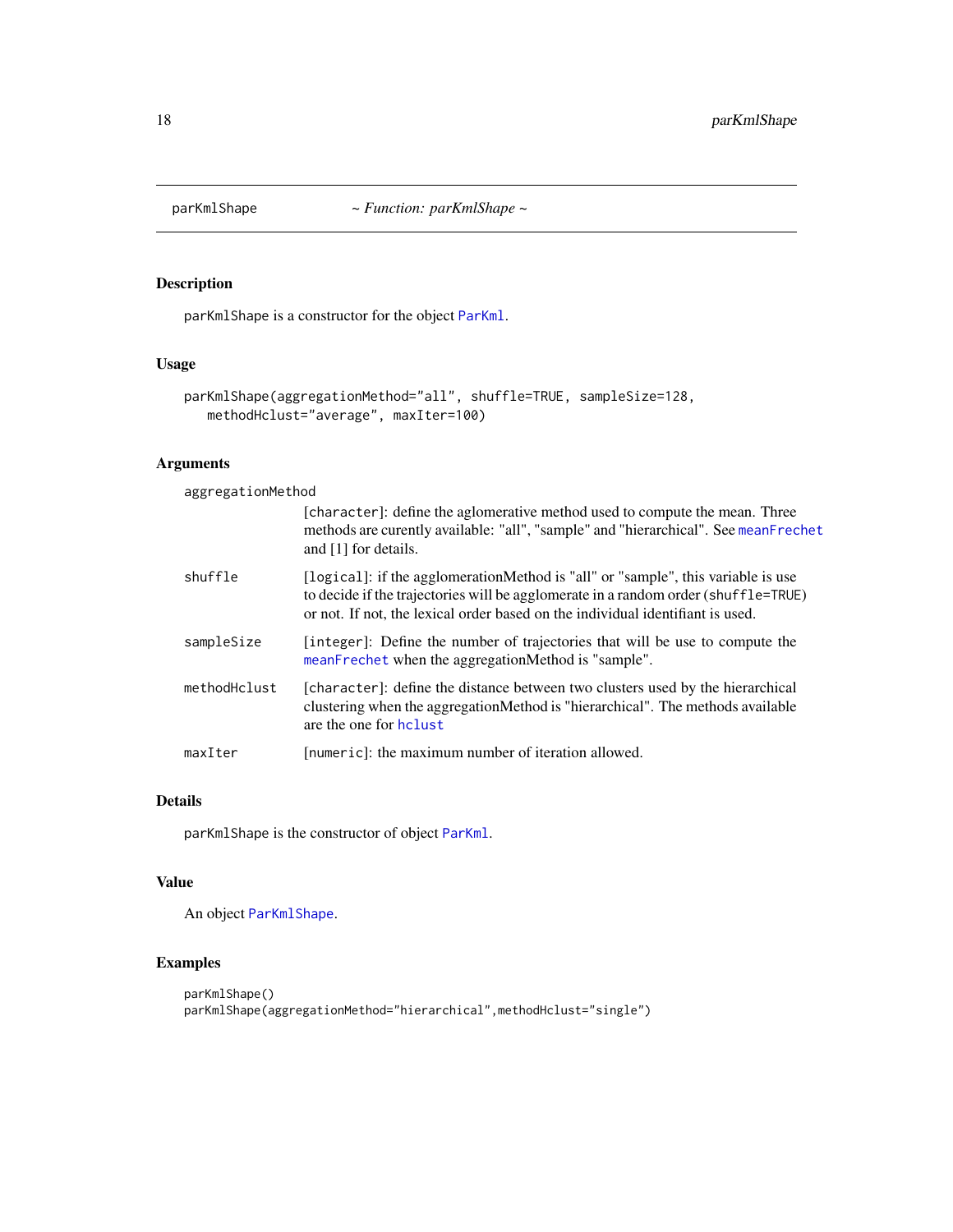<span id="page-18-2"></span><span id="page-18-0"></span>ParKmlShape-class *~ Class: "ParKmlShape" ~*

#### Description

ParKmlShape is an object containing some parameter used by [kmlShape](#page-10-1).

#### Slots

- aggregationMethod [character]: define the aglomerative method used to compute the mean. Three methods are curently available: "all", "sample" and "hierarchical". See [meanFrechet](#page-14-1) and [1] for details.
- shuffle [logical]: if the agglomerationMethod is "all" or "sample", this variable is use to decide if the trajectories will be agglomerate in a random order (shuffle=TRUE) or not. If not, the lexical order based on the individual identifiant is used.
- sampleSize [integer]: Define the number of trajectories that will be use to compute the [meanFrechet](#page-14-1) when the aggregationMethod is "sample".
- **methodHclust** [character]: define the distance between two clusters used by the hierarchical clustering when the aggregationMethod is "hierarchical". The methods available are the one for [hclust](#page-0-0)

maxIter [numeric]: the maximum number of iteration allowed.

### Methods

object['xxx'] Get the value of the field xxx.

#### Examples

```
parAlgo <- parKmlShape()
parAlgo["aggregationMethod"]
parAlgo["aggregationMethod"] <- "hierarchical"
```
<span id="page-18-1"></span>pathFrechet *~ Function: Frechet distance ~*

#### **Description**

Compute Frechet distance and Frechet path between two trajectories.

#### Usage

```
pathFrechet(Px,Py,Qx,Qy,timeScale=0.1,FrechetSumOrMax = "sum")
```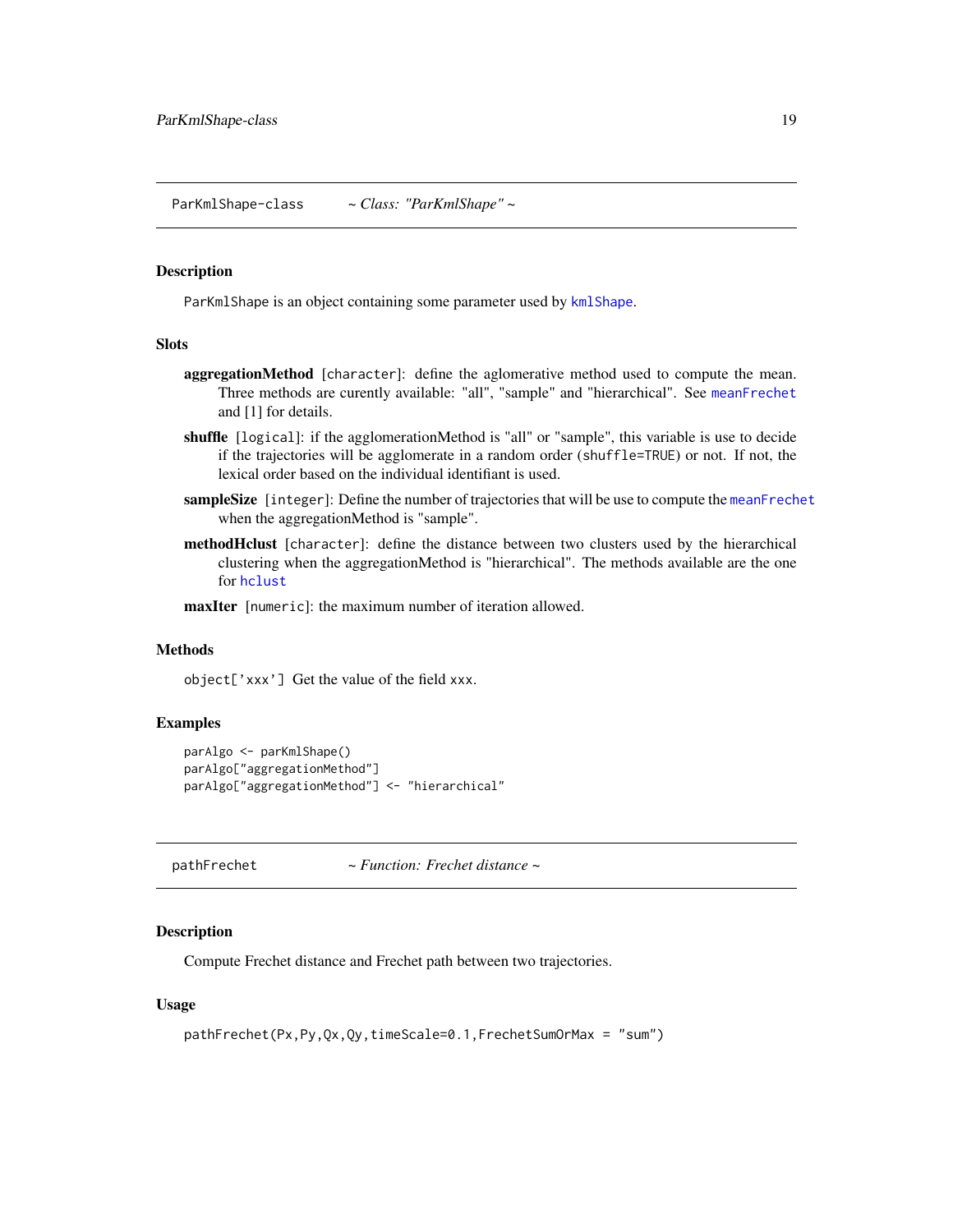#### **Arguments**

| Px              | [vector(numeric)] Times (abscisse) of the first trajectories.                                                                                                                                                                                                                            |
|-----------------|------------------------------------------------------------------------------------------------------------------------------------------------------------------------------------------------------------------------------------------------------------------------------------------|
| Py              | [vector(numeric)] Values of the first trajectories.                                                                                                                                                                                                                                      |
| 0x              | [vector(numeric)] Times of the second trajectories.                                                                                                                                                                                                                                      |
| 0v              | [vector(numeric)] Values of the second trajectories.                                                                                                                                                                                                                                     |
| timeScale       | [numeric]: allow to modify the time scale, increasing or decreasing the cost of<br>the horizontal shift. If timeScale is very big, then the Frechet path is only a set<br>of vertical segment. If timeScale is very small, then it is equal to the path find<br>by Dynamic Time Warping. |
| FrechetSumOrMax |                                                                                                                                                                                                                                                                                          |
|                 | [character]: Like Frechet's distance, the Frechet's path can be define using the<br>'sum' function or the 'max' function. This option let the user to chose one or                                                                                                                       |

#### Details

Given two curve P and Q, Frechet distance between P and Q is define as distFrechet(P,Q)=inf\_{a,b} max\_{t} d(P(a(t)).

The Frechet path is the couple of function ( $a(t)$ , $b(t)$ ) that realize the previous equality : distFrechet(P,Q)=max\_{t} d(F)

It's computation is a NP-complex problem. When P and Q are trajectories (discrete curve), the problem is polynomial.

The Frechet path can also be define using a sum instead of a max:  $inf_{a,b}$  sum {t} d(P(a(t)),Q(b(t)))

The function pathFrechet is C compiled whereas the function pathFrechetR is in R.

### Value

A numeric value and the Frechet path in a matrix.

the other.

### Author

Christophe Genolini \& Elie Guichard 1. UMR U1027, INSERM, Université Paul Sabatier / Toulouse III / France 2. CeRSME, EA 2931, UFR STAPS, Université de Paris Ouest-Nanterre-La Défense / Nanterre / France

### References

Thomas Eiter & Heikki Mannila: "Computing Discrete Fr´echet Distance"

[1] C. Genolini and B. Falissard "KmL: k-means for longitudinal data" Computational Statistics, vol 25(2), pp 317-328, 2010

[2] C. Genolini and B. Falissard "KmL: A package to cluster longitudinal data" Computer Methods and Programs in Biomedicine, 104, pp e112-121, 2011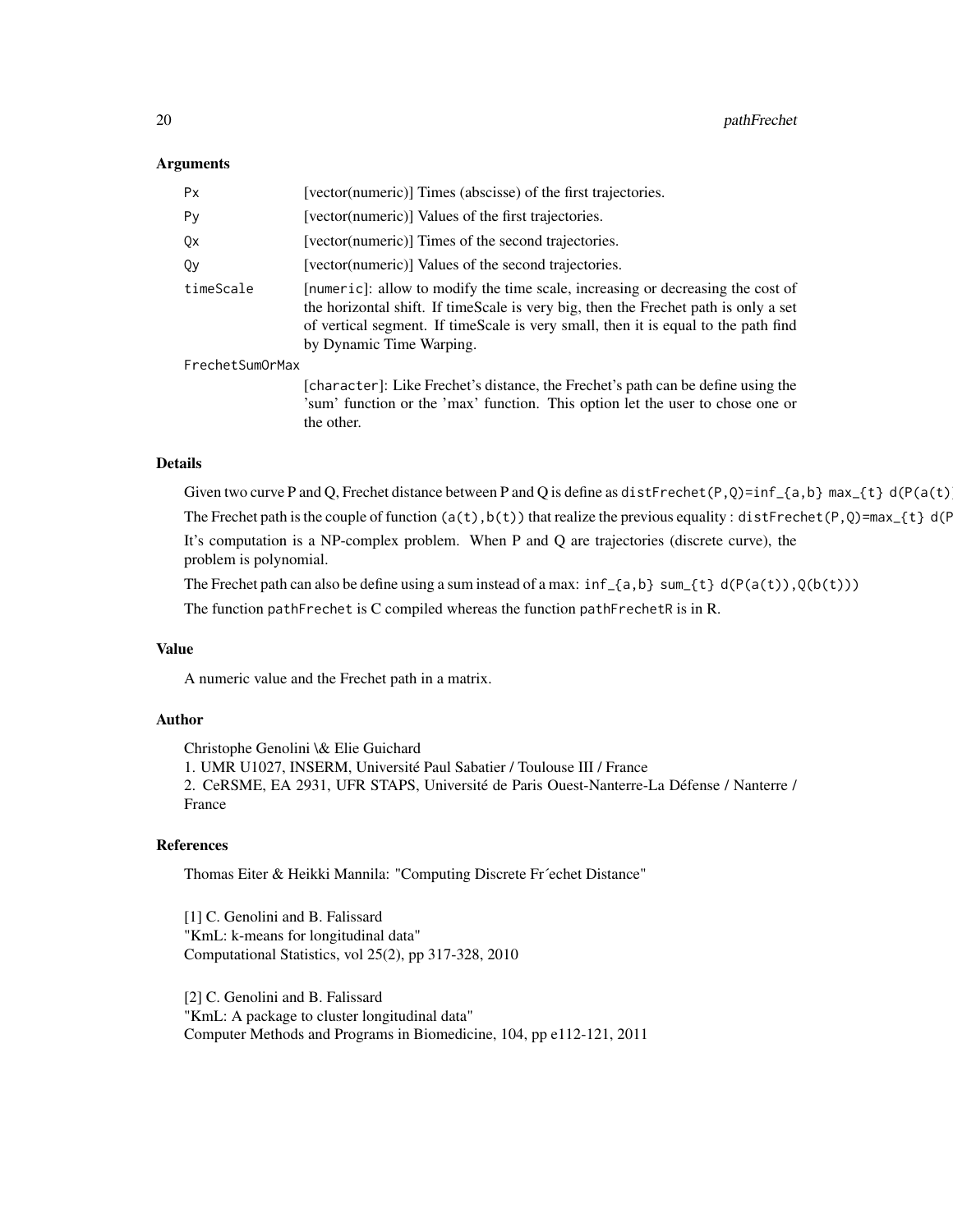<span id="page-20-0"></span>plot 21

### See Also

distFrechet

#### Examples

```
Px \le -1:20Py <- dnorm(1:20,12,2)
Qx \le -1:20Qy \le - dnorm(1:20, 8, 2)### Function from Eiter and Mannila compiled in C
system.time(pathFrechet(Px,Py,Qx,Qy))
### Same thing in R
system.time(pathFrechet(Px,Py,Qx,Qy))
### Frechet using sum instead of max.
pathFrechet(Px,Py,Qx,Qy,FrechetSumOrMax="sum")
```
plot *~ Function: plot for Clds ~*

#### Description

plot plot both the trajectories the the clusters' means of an object [Clds](#page-2-1).

#### Usage

```
## S4 method for signature 'Clds,missing'
plot(x,y,col="darkgrey",lty=1,legend=TRUE,...)
```
### Arguments

| $\mathsf{x}$ | [Clds]: Object containing the trajectories to plot.                                                                                                                                       |
|--------------|-------------------------------------------------------------------------------------------------------------------------------------------------------------------------------------------|
| У            | Useless. For compatibility only.                                                                                                                                                          |
| col          | [character], [integer] or [vector(integer)]: color use for the trajectories.<br>If the special value "clusters" is used, the trajectories will be colored according<br>to their clusters. |
| lty          | [integer] or [vector(integer)]: line type of the trajectories                                                                                                                             |
| legend       | [logical]: shall the pourcent of individual in each cluster be printed as a legend<br>')                                                                                                  |
| $\ddotsc$    | Arguments to be passed to methods. These arguments need to be compatible<br>with plotTraj.                                                                                                |

### Details

plot plot both the trajectories the the clusters' means of an object [Clds](#page-2-1). If the option col="clusters" is used, the trajectories will be colored according to their clusters.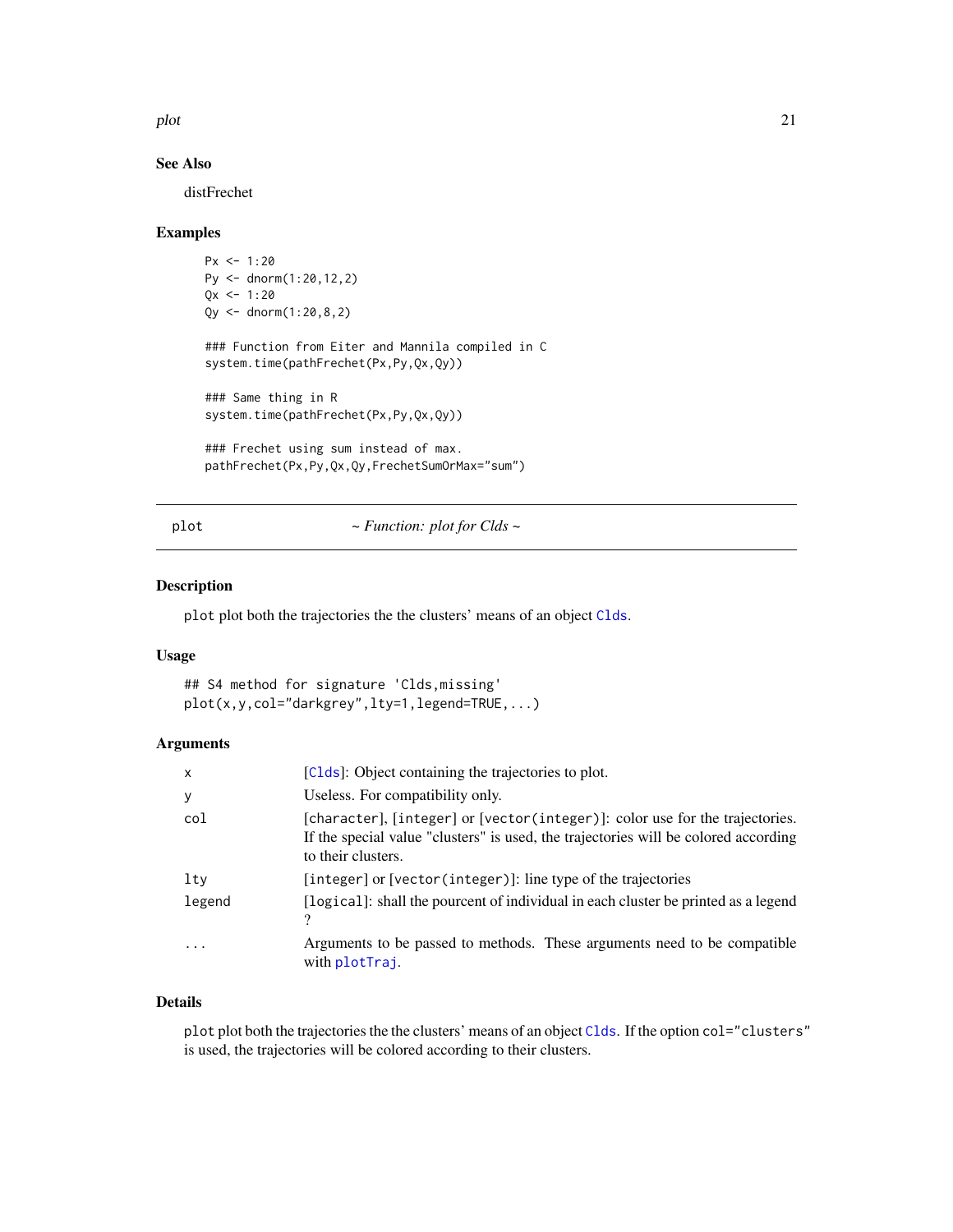### Examples

```
### Generating artificial data
nbLignes <- 12
trajH <- matrix(0,nbLignes,10)
 for(i in 1:(nbLignes/3)){
   trajH[i,] <- pnorm(1:10, runif(1,3,8),1)*rnorm(1,10,1)}
for(i in (nbLignes/3+1):(2*nbLignes/3)){
   trajH[i,] <- dnorm(1:10,runif(1,3,8),1)*rnorm(1,13,1)
}
for(i in (2*nbLignes/3+1):nbLignes){
   trajH[i,] <- pnorm(1:10, runif(1,3,8),1)*norm(1,5,0.1)}
myClds <- cldsWide(data.frame(1:60,trajH))
par(mfrow=c(1,2))
plotTraj(myClds)
kmlShape(myClds,toPlot="none")
plotTraj(myClds)
```
plotSenators *~ Function: plotSenators ~*

### Description

Plot the senators hold a an linkS4class{Clds} object.

### Usage

plotSenators(x, col = 2:7, lty = 1:5, lwd=1, add = FALSE, main="", xlab="Times", ylab="")

#### Arguments

| $\times$ | [Clds] Object holding the senators.                                                                                                                                |
|----------|--------------------------------------------------------------------------------------------------------------------------------------------------------------------|
| col      | $[vector(numeric)]$ or $[vector(character)]$ : vector that define the trajecto-<br>ries' colors. If the length of the vector is one, then its value is duplicated. |
| lty      | [numeric]: lines type.                                                                                                                                             |
| lwd      | [numeric]: lines width.                                                                                                                                            |
| add      | [logical]: shall the function start a new graph (add=FALSE) or add the lines<br>to the current graph (add=TRUE)?                                                   |
| main     | [character]: main title of the graphical display.                                                                                                                  |
| xlab     | [character]: x label of the graphical display.                                                                                                                     |
| ylab     | [character]: y label of the graphical display.                                                                                                                     |

<span id="page-21-0"></span>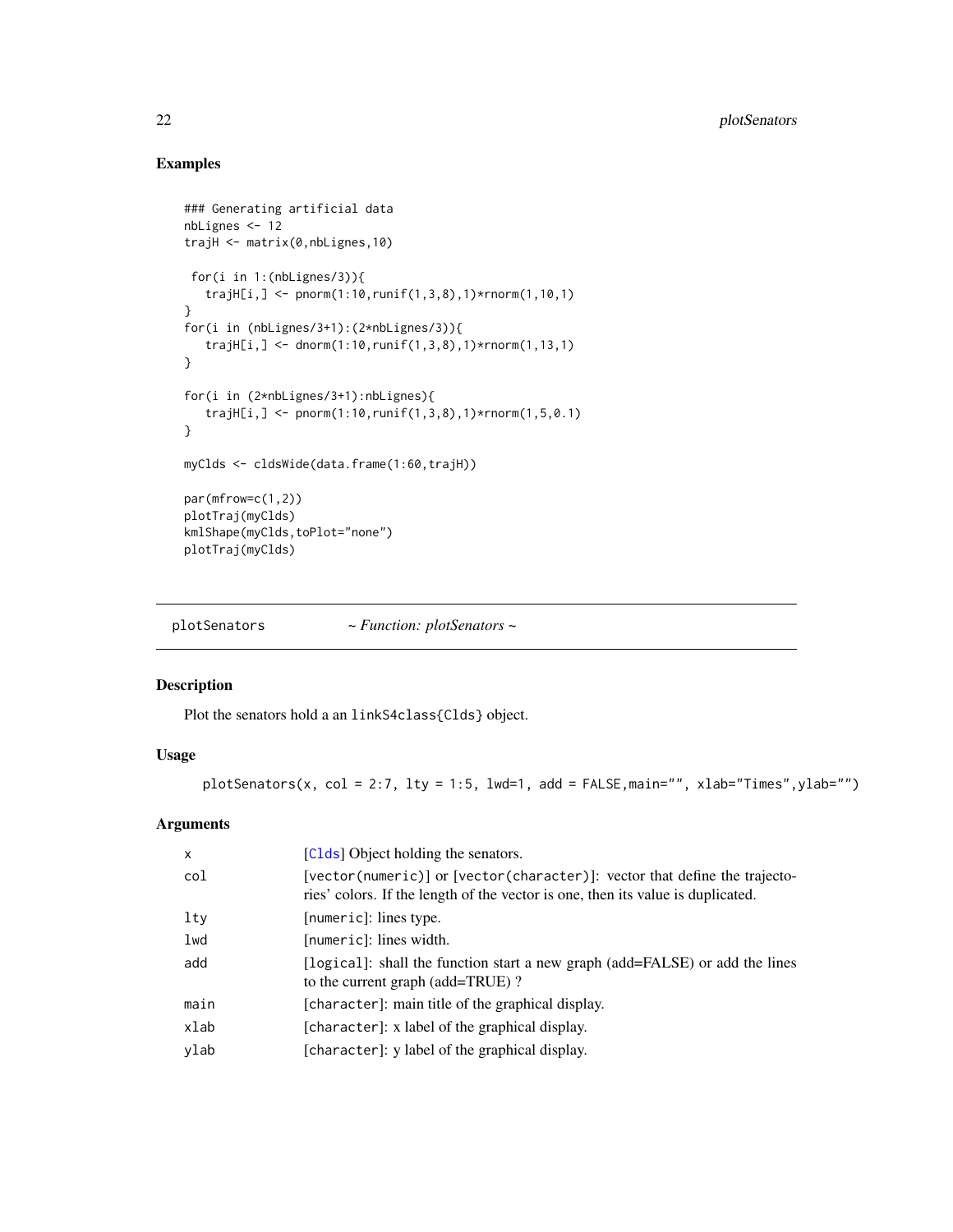#### <span id="page-22-0"></span>plotTraj 23

### Details

Plot the senators hold a an linkS4class{Clds} object.

### Value

A graph.

### Examples

```
data(ictusShort)
myClds <- cldsWide(ictusShort)
reduceTraj(myClds,nbSenators=4)
plotSenators(myClds)
reduceTraj(myClds,nbSenators=32)
plotSenators(myClds)
```
<span id="page-22-1"></span>plotTraj *~ Function: plotTraj for Clds ~*

### Description

plotTraj plot the trajectories of an object [Clds](#page-2-1).

### Usage

```
## S4 method for signature 'Clds,missing'
plotTraj(x, y, col="clusters", pourcent=NA, ...)
```
### Arguments

| x        | [Clds]: Object containing the trajectories to plot.                                                                                                                                       |
|----------|-------------------------------------------------------------------------------------------------------------------------------------------------------------------------------------------|
| У        | Useless. For compatibility only.                                                                                                                                                          |
| col      | [character], [integer] or [vector(integer)]: color use for the trajectories.<br>If the special value "clusters" is used, the trajectories will be colored according<br>to their clusters. |
| pourcent | [vector (numeric)]: if pourcent is not NA, then the vector pourcent is used as<br>value for the legend. If pourcent is NA, the legend is not printed.                                     |
| $\cdot$  | Arguments to be passed to methods. These arguments need to be compatible<br>with matplot.                                                                                                 |

### Details

plotTraj the trajectories of an object [Clds](#page-2-1). If the option col="clusters" is used, the trajectories will be colored according to their clusters.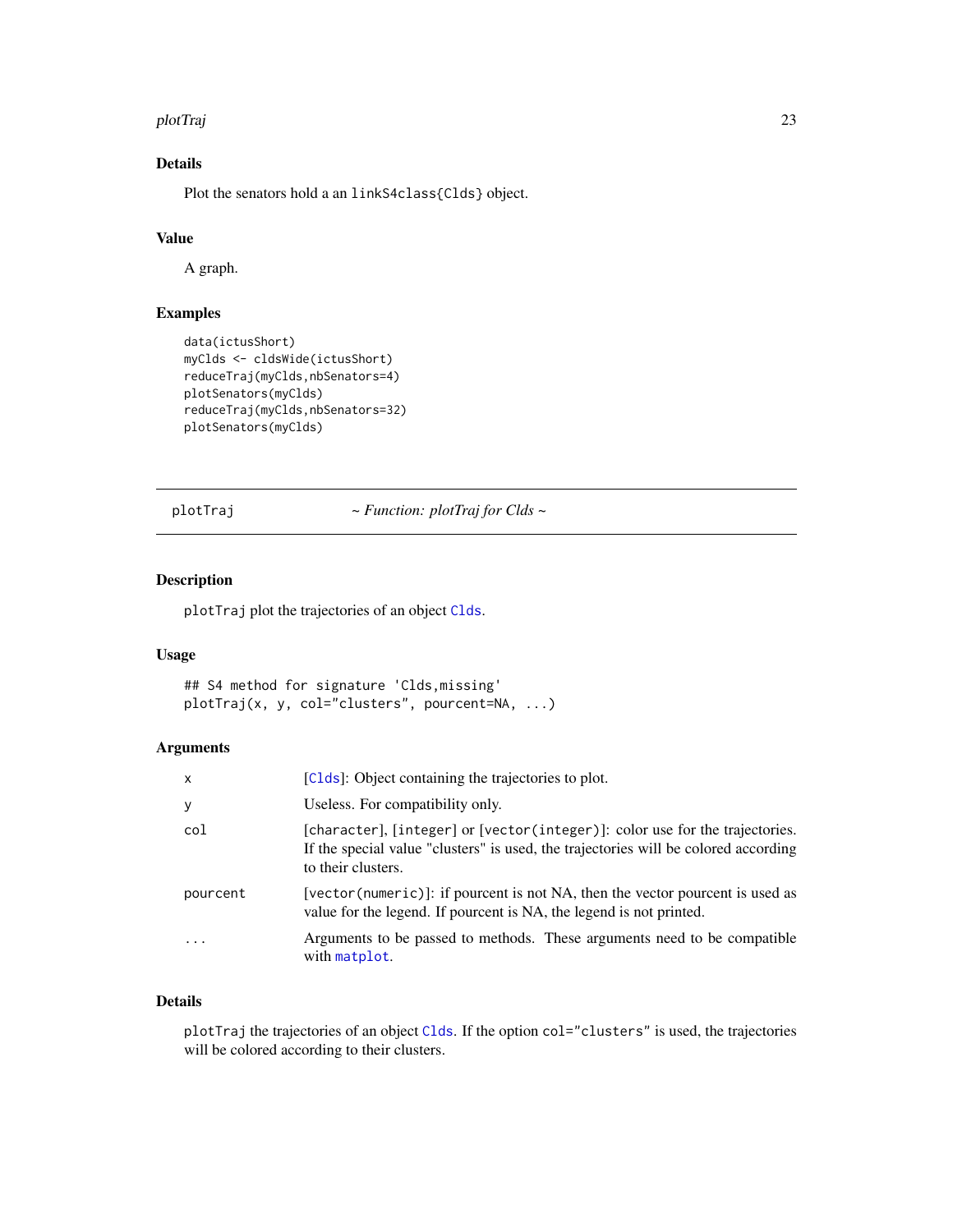#### Examples

```
data(ictusShort)
myClds <- cldsWide(ictusShort)
plot(myClds)
```
<span id="page-23-1"></span>reduceNbId *~ Function: reduceNbId ~*

### Description

This function 'summerize' a (big) population in a smaller groups of individual. Hopefully, the smaller groups will have the same properties than the whole population. The trajectories of the smaller groups are called the 'senator' (since they are representing the whole population). The 'election' is done using the classical k-means algorithm. The trajectories should be in 'wide' format.

#### Usage

```
reduceNbId(id, trajWide, nbSenators = 64, imputationMethod = "linearInterpol")
```
#### Arguments

| id               | [vector(factor)]: unique identifier for each trajectories.                                                                            |
|------------------|---------------------------------------------------------------------------------------------------------------------------------------|
| trajWide         | [data.frame]: data.frame that hold the trajectories (in wide format).                                                                 |
| nbSenators       | [integer] number of trajectories that will be use to represent the population<br>( <i>i.e.</i> , number of clusters used by k-means). |
| imputationMethod |                                                                                                                                       |

[character]: Method that will be used to impute the missing values.

### Details

This function 'summerize' a (big) population in a smaller groups of individual. Hopefully, the smaller groups will have the same properties than the whole population. The trajectories of the smaller groups are called the 'senator' (since they are representing the whole population). The 'election' is done using the classical k-means algorithm. The trajectories should be in 'wide' format.

#### Value

A list with three fields:

- mySenator: [data.frame] whose first column is the individual identifier and whose second column is the 'senator' that represent the individual of the first column.
- senatorsWide [matrix] containing the trajectories of the senators, in wide format. The first column is an unique identifier for each senators.
- senatorsWeight[vector(numeric)] Number of individual that a senator is representing (i.e. number of individual that are in the cluster whose senator is the mean.)

<span id="page-23-0"></span>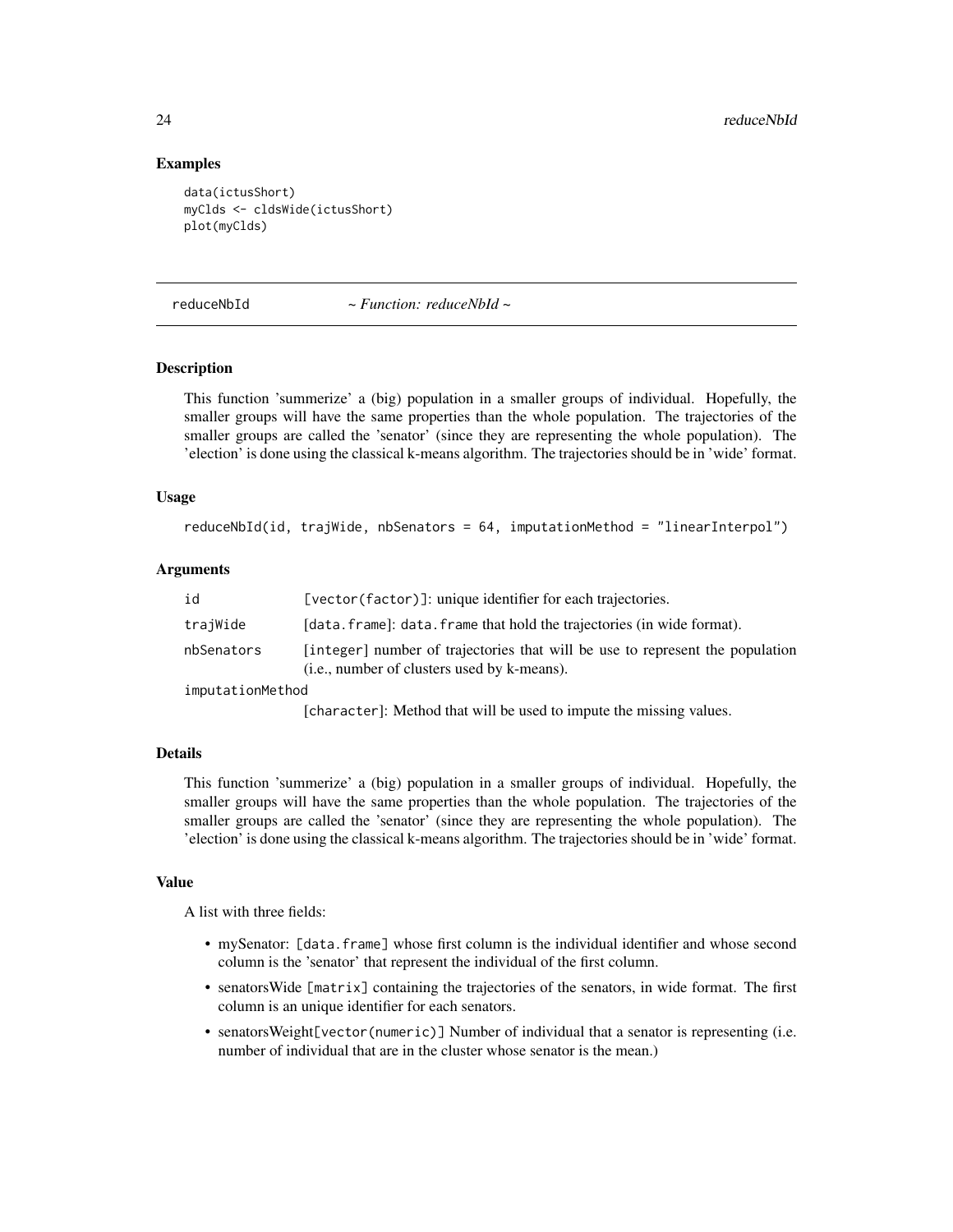### <span id="page-24-0"></span>reduceNbTimes 25

### Examples

```
par(mfrow=c(1,3))
### Some artificial data
myTraj <- t(sapply(1:1000,function(x)dnorm(1:200,runif(1,50,150),20)*rnorm(1,10,2)))
matplot(t(myTraj),type="l",ylim=c(0,0.33))
### Election of 64 senator
### All individual is closed to one senators. Senators are representatives.
election64 <- reduceNbId(id=1:1000,myTraj,nbSenators=64)
matplot(t(election64$senatorsWide[,-1]),type="l",ylim=c(0,0.33))
### Election of 4 senators. They are not representatives.
election4 <- reduceNbId(id=1:1000,myTraj,nbSenators=4)
matplot(t(election4$senatorsWide[,-1]),type="l",ylim=c(0,0.33))
```
<span id="page-24-1"></span>reduceNbTimes *~ Function: reduceNbTimes ~*

#### **Description**

reduceNbTimes simplify some trajectories (in long format) by reducing their number of points.

#### Usage

```
reduceNbTimes(trajLong, nbPoints, spar=NA)
```
#### Arguments

| trajLong | [data.frame]: data.frame that hold the trajectories in long format. The data.frame<br>has to be (no choice!) in the following format: the first column should be the in-<br>dividual indentifiant. The second should be the times at which the measurement<br>are made. The third one should be the measurement. |
|----------|------------------------------------------------------------------------------------------------------------------------------------------------------------------------------------------------------------------------------------------------------------------------------------------------------------------|
| nbPoints | [numeric]: fixe the number of that the simplified trajectories should have.                                                                                                                                                                                                                                      |
| spar     | [numeric]: smoothing parameter that is used if the trajectories shall be smoothed<br>before being simplified.                                                                                                                                                                                                    |

### Details

reduceNbTimes simplify some trajectories by reducing their number of points. The trajectories should be in long format. If a value is given to spar (different from NA), trajectories are smoothed using [smooth.spline](#page-0-0).

The reduction of the number of point is done using a variation of [Douglas-Peucker](#page-7-1) algorithme based on the number of points instead of an epsilon.

### Value

A data.frame holding the simplified trajectories, in long format.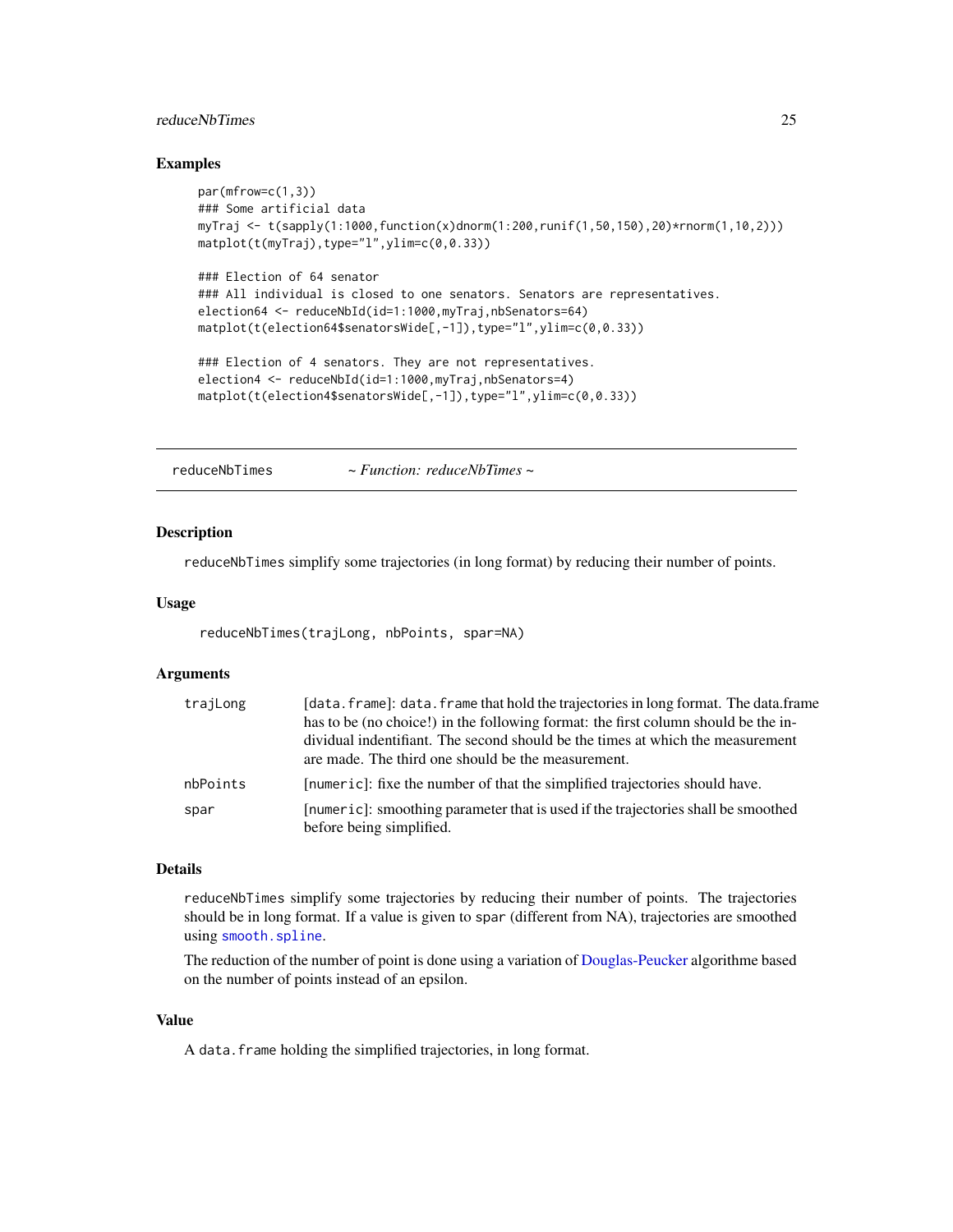#### Author(s)

Christophe Genolini

#### See Also

[reduceNbTimes](#page-24-1), [DouglasPeuckerEpsilon](#page-7-2), [DouglasPeuckerNbPoints](#page-7-2)

#### Examples

```
require(lattice)
```

```
### Some artificial data
g \leftarrow function(x)dnorm(x,3)+dnorm(x,7)+x/10
dn <- data.frame(id=rep(1:20,each=101),
 times=rep((0:100)/10,times=20),
  traj=rep(g((0:100)/10),20)+rep(runif(20),each=101)+rnorm(20*101,,0.1))
xyplot(traj ~ times, data=dn, groups=id,type="l")
### Reduction to 50 points
dn2 <- reduceNbTimes(trajLong=dn,nbPoints=50)
xyplot(traj ~ times, data=dn2, groups=id,type="l")
### Reduction to 20 points
dn3 <- reduceNbTimes(trajLong=dn,nbPoints=20)
xyplot(traj ~ times, data=dn3, groups=id,type="l")
### Smoothing then reduction to 20 points
dn4 <- reduceNbTimes(trajLong=dn,nbPoints=20,spar=0.5)
xyplot(traj ~ times, data=dn4, groups=id,type="l")
```

```
reduceTraj ~ Function: reduceTraj ~
```
### Description

This function 'summerize' a (big) population in a smaller groups of individual, then simplify the trajectories by reducing their number of points. It use [reduceNbId](#page-23-1) and [reduceNbTimes](#page-24-1). Main difference with these two function, its applies on a [Clds](#page-2-1) object.

### Usage

```
reduceTraj(myClds, nbSenators = NA, nbTimes = NA, spar = 0.5,
   imputationMethod = "linearInterpol")
```
<span id="page-25-0"></span>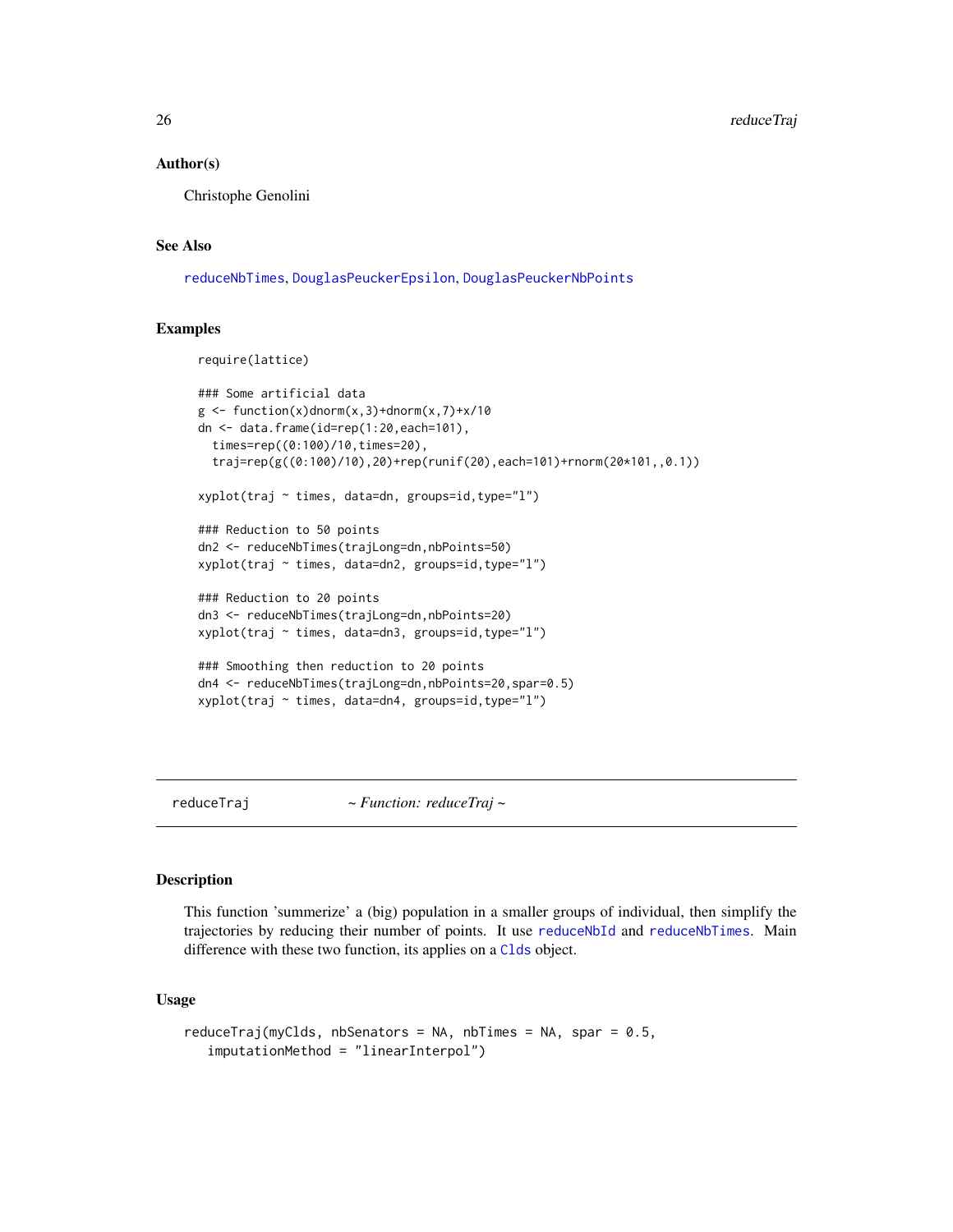#### <span id="page-26-0"></span>reduceTraj 27

#### Arguments

| myClds           | [Clds]: object holding the trajectories that should be simplified.                                                           |
|------------------|------------------------------------------------------------------------------------------------------------------------------|
| nbSenators       | [integer] number of trajectories that will be use to represent the population<br>(i.e., number of clusters used by k-means). |
| nbTimes          | [numeric]: fixe the number of that the simplified trajectories should have.                                                  |
| spar             | [numeric]: smoothing parameter that is used if the trajectories shall be smoothed<br>before being simplified.                |
| imputationMethod |                                                                                                                              |

[character]: Method that will be used to impute the missing values.

### Details

This function 'summerize' a (big) population in a smaller groups of individual, then simplify the trajectories by reducing their number of points. If 'nbSenators' is not NA, then [reduceNbId](#page-23-1) is called. If 'nbTimes' is not NA, then [reduceNbTimes](#page-24-1) is called. Note that 'nbSenators' and 'nbTimes' should not be both missing.

If both are non-missing, [reduceNbId](#page-23-1) is called first. The results is store in the field 'senators' of the [Clds](#page-2-1) object.

### Value

A [Clds](#page-2-1) object in which the fields 'senators', 'mySenators' and 'senatorsWeight' are now filled.

### Examples

```
### Generating artificial data
nbLignes <- 200
trajG <- matrix(0,nbLignes,51)
for(i in 1:(nbLignes/2)){
  trajG[i,] <- dnorm(0:50,runif(1,15,35),5)*rnorm(1,10,0.1)
}
for(i in (nbLignes/2+1):nbLignes){
  trajG[i,] <- dnorm(0:50, runif(1,15,35), 5)*rnorm(1,5,0.1)
}
myClds <- cldsWide(data.frame(1:200,trajG))
plot(myClds)
### Reducing the number of time measurement
reduceTraj(myClds,nbTimes=7)
plotSenators(myClds)
### Reducing the number of individual
reduceTraj(myClds,nbSenators=32)
plotSenators(myClds)
### Reducing both
reduceTraj(myClds,nbSenators=32,nbTimes=7)
plotSenators(myClds)
```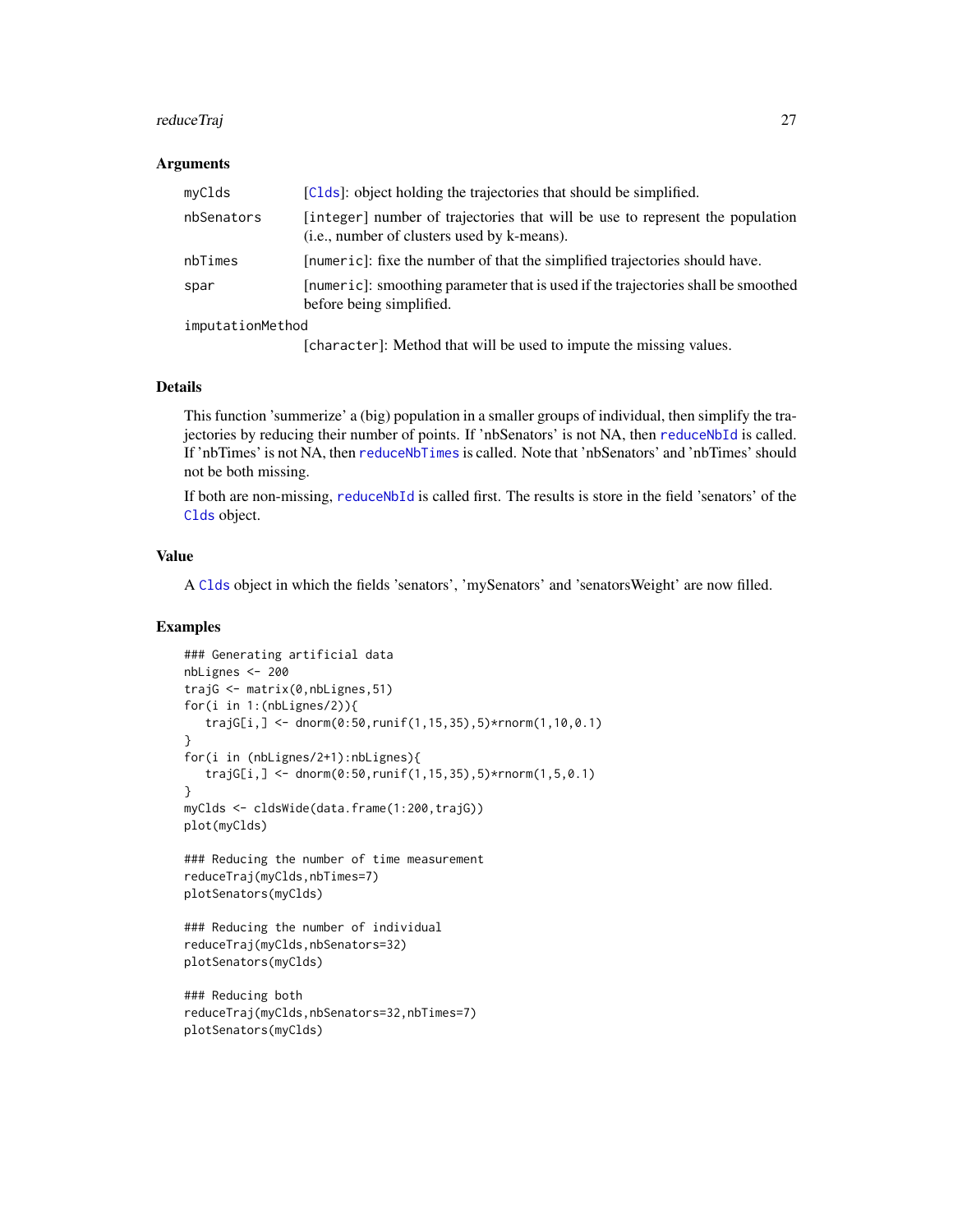## <span id="page-27-0"></span>**Index**

∗Topic chron plot, [21](#page-20-0) plotTraj, [23](#page-22-0) ∗Topic classes Clds-class, [3](#page-2-0) ParKmlShape-class, [19](#page-18-0) ∗Topic classif plot, [21](#page-20-0) plotTraj, [23](#page-22-0) ∗Topic cluster plot, [21](#page-20-0) plotTraj, [23](#page-22-0) ∗Topic datasets ictusShort, [10](#page-9-0) ∗Topic dplotTraj plot, [21](#page-20-0) plotTraj, [23](#page-22-0) ∗Topic iplotTraj plot, [21](#page-20-0) plotTraj, [23](#page-22-0) ∗Topic package kmlShape-package, [2](#page-1-0) ∗Topic spatial plot, [21](#page-20-0) plotTraj, [23](#page-22-0) ∗Topic ts plot, [21](#page-20-0) plotTraj, [23](#page-22-0) [,Clds-method *(*Clds-class*)*, [3](#page-2-0) [,ParKmlShape,ANY,ANY-method *(*ParKmlShape-class*)*, [19](#page-18-0) [,ParKmlShape-method *(*parKmlShape*)*, [18](#page-17-0) [<-,Clds,ANY,ANY,ANY-method *(*Clds-class*)*, [3](#page-2-0) [<-,ParKmlShape,ANY,ANY,ANY-method *(*ParKmlShape-class*)*, [19](#page-18-0) Clds, *[4](#page-3-0)[–6](#page-5-0)*, *[12](#page-11-0)*, *[21](#page-20-0)[–23](#page-22-0)*, *[26,](#page-25-0) [27](#page-26-0)*

Clds-class, [3](#page-2-0) cldsLong, *[3](#page-2-0)*, [4](#page-3-0)

cldsWide, *[3](#page-2-0)*, [5](#page-4-0)

distFrechet, [6,](#page-5-0) *[12](#page-11-0)* distFrechetR *(*distFrechet*)*, [6](#page-5-0) distFrechetRec *(*distFrechet*)*, [6](#page-5-0) Douglas-Peucker, *[25](#page-24-0)* DouglasPeucker, [8](#page-7-0) DouglasPeuckerEpsilon, *[26](#page-25-0)* DouglasPeuckerEpsilon *(*DouglasPeucker*)*, [8](#page-7-0) DouglasPeuckerNbPoints, *[26](#page-25-0)* DouglasPeuckerNbPoints *(*DouglasPeucker*)*, [8](#page-7-0) Frechet path, *[12](#page-11-0)* Frechet's distance, *[12](#page-11-0)* hclust, *[15](#page-14-0)*, *[18,](#page-17-0) [19](#page-18-0)* ictusShort, [10](#page-9-0) kmlShape, *[3,](#page-2-0) [4](#page-3-0)*, [11,](#page-10-0) *[19](#page-18-0)* kmlShape-package, [2](#page-1-0) matplot, *[23](#page-22-0)* matplotLong, [13](#page-12-0) meanFrechet, *[12](#page-11-0)*, [15,](#page-14-0) *[18,](#page-17-0) [19](#page-18-0)* meanFrechet2, *[15,](#page-14-0) [16](#page-15-0)*, [16](#page-15-0) ParKml, *[18](#page-17-0)* ParKmlShape, *[12](#page-11-0)*, *[18](#page-17-0)* parKmlShape, *[12](#page-11-0)*, [18](#page-17-0) ParKmlShape-class, [19](#page-18-0) pathFrechet, *[16](#page-15-0)*, [19](#page-18-0) pathFrechetR *(*pathFrechet*)*, [19](#page-18-0) plot, [21](#page-20-0) plot,Clds,missing-method *(*plot*)*, [21](#page-20-0) plotSenators, [22](#page-21-0) plotTraj, *[21](#page-20-0)*, [23](#page-22-0) plotTraj,Clds,missing-method *(*plotTraj*)*, [23](#page-22-0)